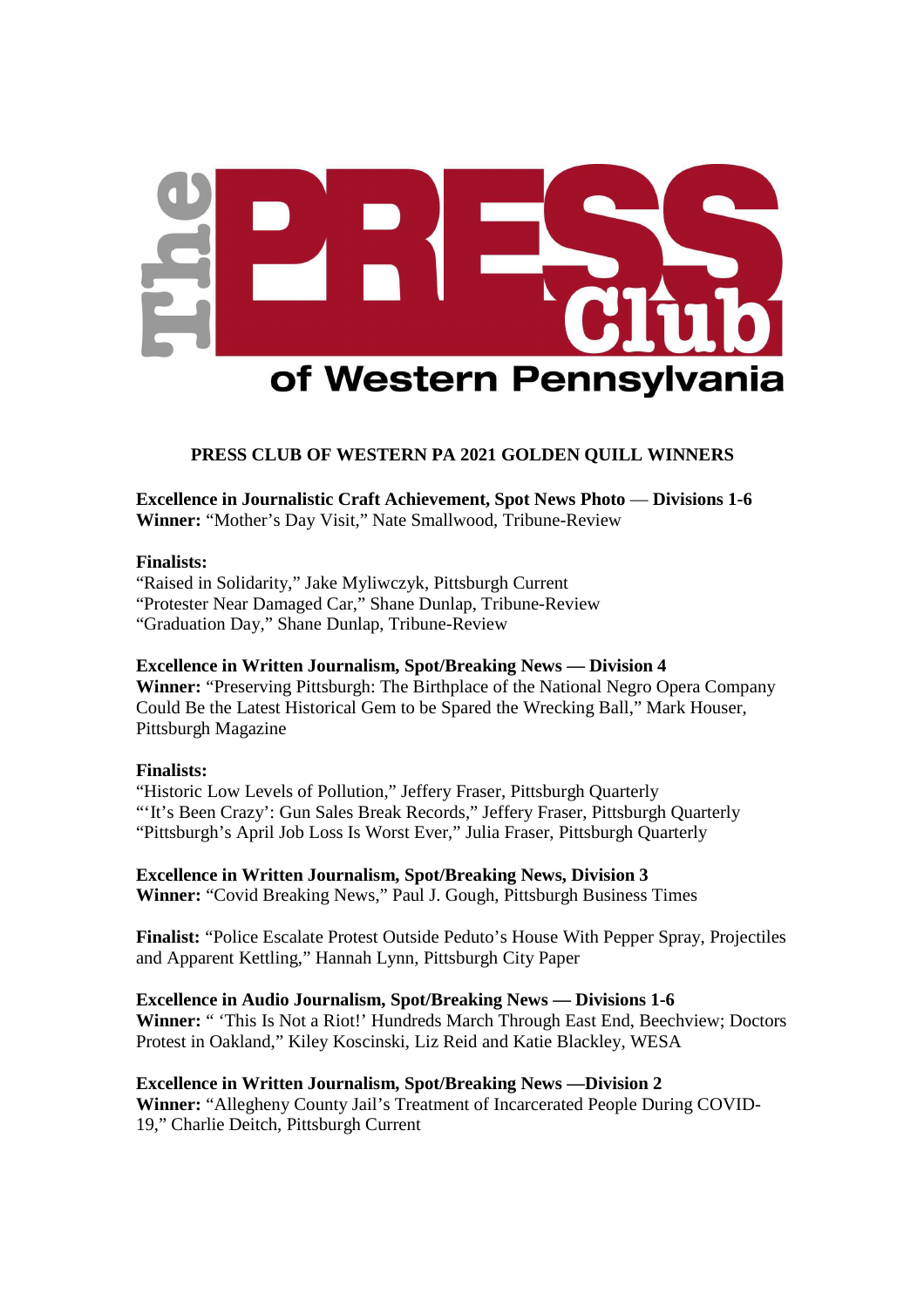#### **Finalists:**

 "Tyrone Man Thankful for 'Miracle' Sentence," Kay Stephens, Altoona Mirror "Western PA Child Care to Close Next Month," Steve Ferris, Butler Eagle "Trump Rallies in Johnstown," Dave Sutor, John Rucosky, Staff, Tribune-Democrat

**Excellence in Video/Broadcast Journalism Spot/Breaking News — Divisions 1-6 Winner:** "May 30th Protest," WTAE Staff, WTAE-TV

**Finalist:** "BLM: Unrest in Downtown Pittsburgh," KDKA Staff, KDKA-TV

# **Excellence in Written Journalism, Spot/Breaking News —Division 1**

**Winner:** "Turnpike Bus Accident," Staff, Tribune-Review

## **Finalists:**

"Protesters March From Downtown Through South Side; Stage Lay-in at County Jail," Dan Gigler and Nick Trombola, Pittsburgh Post-Gazette "Complaint: Reassigned Allegheny County Judge Referred to Black Juror as 'Aunt Jemima,' " Torsten Ove, Pittsburgh Post-Gazette "Protests in Downtown Pittsburgh," Staff, Tribune-Review

# **Excellence in Journalistic Craft Achievement, Illustration, News or Feature — Division 7**

**Winner:** "The Helpers," Jim Prokell, Pitt Magazine

# **Excellence in Journalistic Craft Achievement, Illustration, News or Feature — Divisions 1-6**

**Winner:** "War of the World: A Salute to Health Care Workers on the Front Lines," Daniel Marsula, Pittsburgh Post-Gazette

# **Finalists:**

"Home Run or Strikeout: Baseball's Return-to-Play Negotiations Could Have Long-Term Effect on the Game," Daniel Marsula, Pittsburgh Post-Gazette "Is the System Geared to Assist 17 Million Newly Unemployed?" Daniel Marsula, Pittsburgh Post-Gazette "Virtual Three Rivers Art Festival," Daniel Marsula, Pittsburgh Post-Gazette

# **Excellence in Journalistic Craft Achievement, Page Design, Print — Division 7 Winner:** "In the Lead," Gary Cravener, Pitt Magazine

# **Excellence in Journalistic Craft Achievement, Page Design, Print — Divisions 1-6 Winner:** "Referee Shortage," Marje Horvath, Tribune-Review

## **Finalists:**

"Preservation Project," Steve Ziants, Pittsburgh Post-Gazette "Buccos & Bucks," Melanie Wass, Tribune-Review "Look to the Light," Staff, Tribune-Review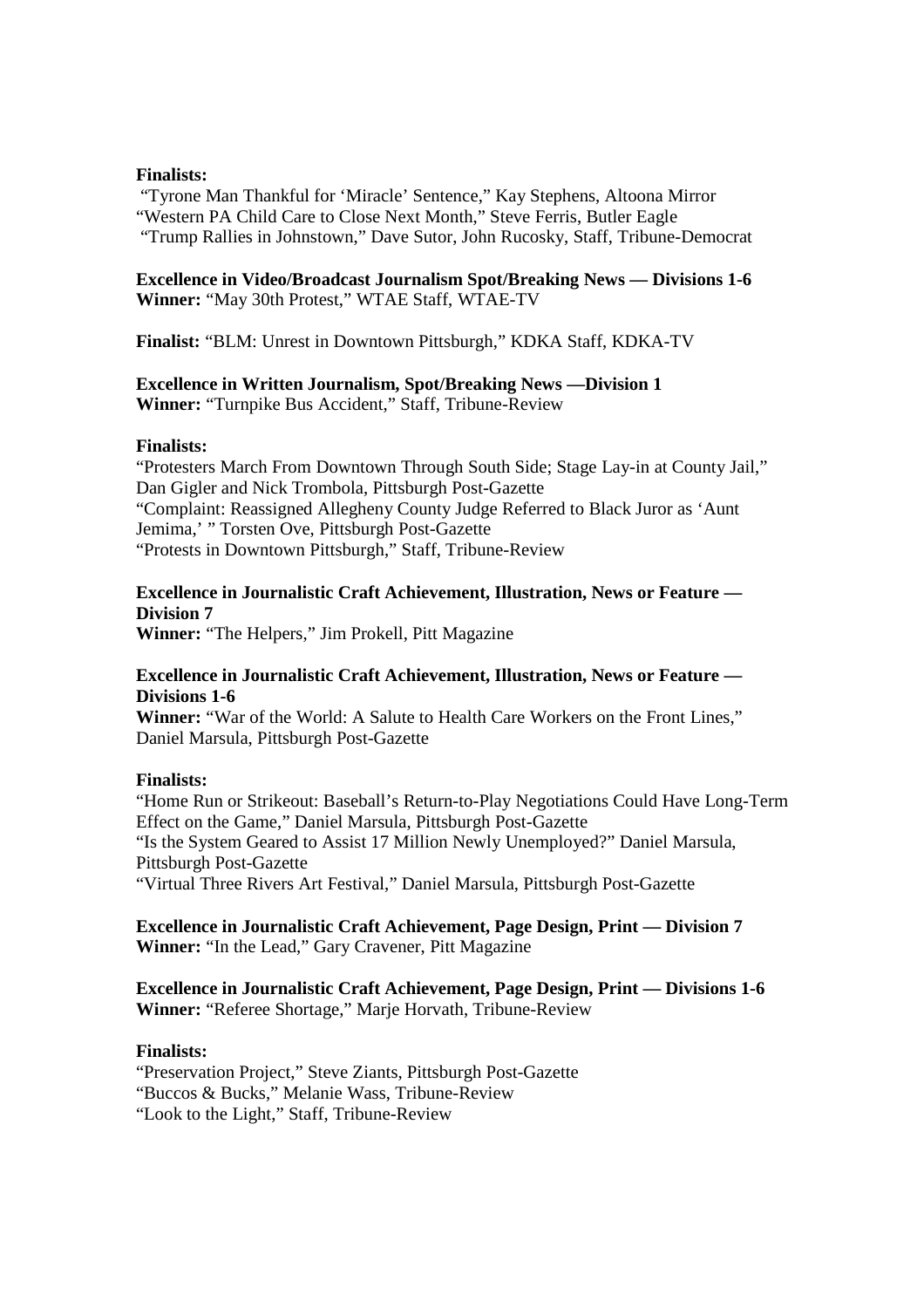# **Excellence in Journalistic Craft Achievement, Editorial Cartoon — Divisions 1-6 Winner:** "Vote for Your Life," Rob Rogers, www.gocomics.com

## **Finalists:**

"What It Is," Rob Rogers, www.gocomics.com "Masked Heroes," Rob Rogers, www.gocomics.com "Anti-Virus Handsoap," John Kichi, Pittsburgh Quarterly

**Excellence in Journalistic Craft Achievement, Cover Design, Print — Divisions 1-6 Winner:** "Top Work Places, Stranger Things. Much Stranger. Working in the Upside Down," Daniel Marsula, Pittsburgh Post-Gazette

## **Finalists:**

"December 2020," Judy Macoskey, Mark Bender, Mt. Lebanon Magazine "Summer 2020," Anita Dufalla, Pittsburgh Quarterly "Standing Tall," Elizabeth Kane and sara huny young, Postindustrial

# **Excellence in Journalistic Craft Achievement, Animation/Motion Graphics — Divisions 1-6**

**Winner:** "Pittsburgh Pirates Home Run Leaders," Chris Benson, Tribune-Review

## **Finalists:**

"Kent State Tragedy: 50 Years," Ed Yozwick, Pittsburgh Post-Gazette "Brighton's Plight: What Led to One of the Deadliest Nursing Home Outbreaks in America," Ed Yozwick, Pittsburgh Post-Gazette "The '70s at 50," Chris Benson, Tribune-Review

**Excellence in Journalistic Craft Achievement, Feature Photo — Division 7** 

**Winner:** "2020 Visions," Mike Drazdzinski, University of Pittsburgh

**Finalist:** "Clara Wang," Tom Altany, University of Pittsburgh

**Excellence in Journalistic Craft Achievement, Feature Photo — Divisions 1-6 Winner:** "Dancing With Myself," Steph Chambers, Pittsburgh Post-Gazette

## **Finalists:**

"BLM in Pittsburgh," Nick Childers, PublicSource "Live Well," Nate Smallwood, Tribune-Review "Swae Lee," Kristina Serafini, Tribune-Review

# **Excellence in Written Journalism, News Feature — Division 7**

**Winner:** "Priests in Pandemic," Mary Solberg, Faith Erie

## **Finalists:**

"Serving Those Who Served," Mark Kramer, Heinz Endowments (h magazine) "A Tale of 2 Pandemics," Deborah Todd, Heinz Endowments (h magazine)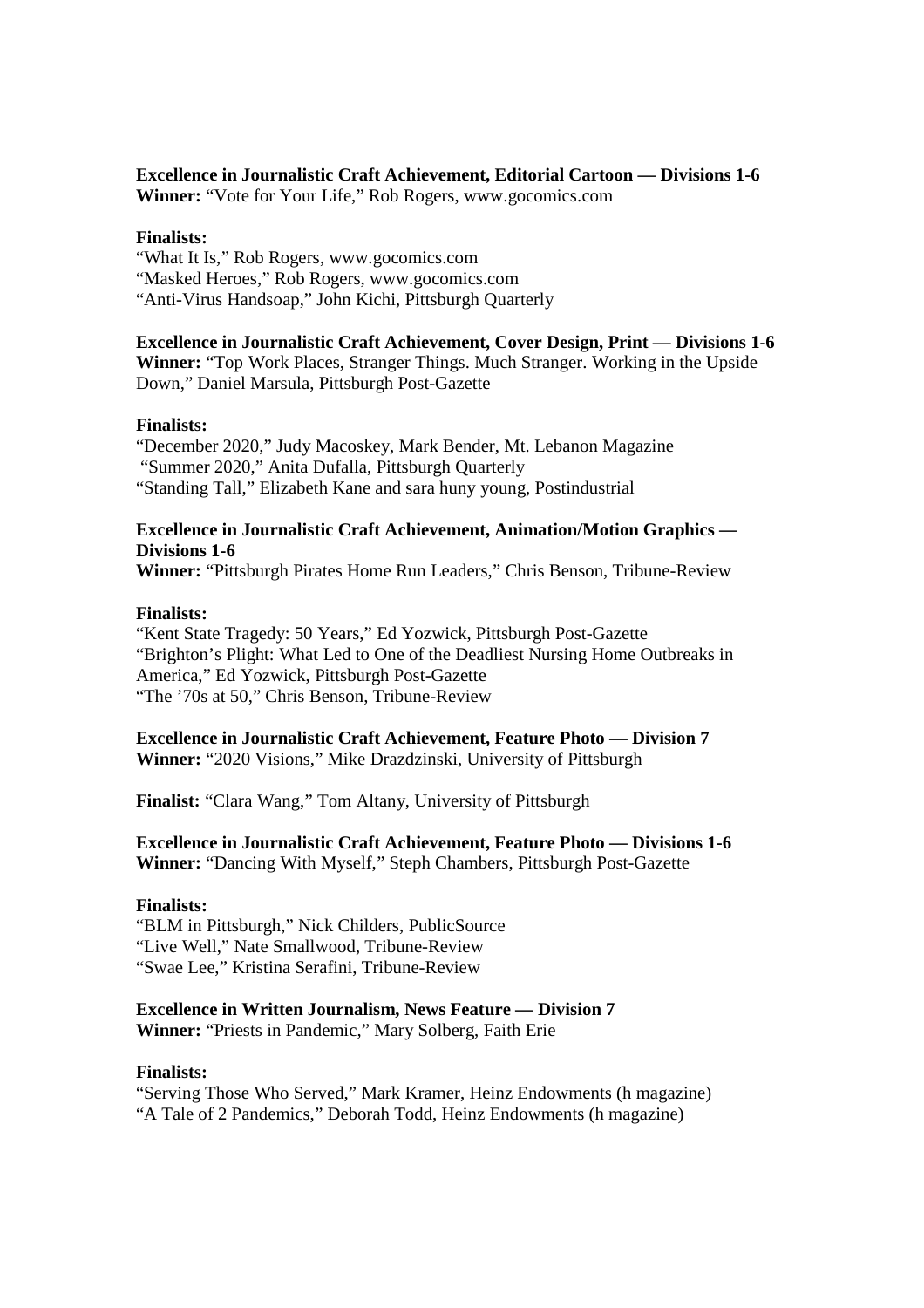" 'There's Just No Voice for Us': Pandemic Creates More Difficulties for Caregivers," Amerigo Allegretto, University of Pittsburgh

## **Excellence in Written Journalism, News Feature — Division 4**

**Winner:** "Harm Reduction: As the Pandemic Grips the Region, Prevention Point Pittsburgh Faces a Huge Increase in Demand for Its Needle Access Program," Cristina Rouvalis, Pittsburgh Magazine

**Finalist:** "Legacy of Racism: Brown Mamas, a Collective of African-American Women, Gives Voice to the Persistent Inequality that Burdens Black Women in Pittsburgh," Ervin Dyer, Pittsburgh Magazine

## **Excellence in Written Journalism, News Feature — Division 3**

**Winner:** "The Displacement of Anthony Hardison From His Lawrenceville Apartment Is a Microcosm of a Neighborhood Epidemic," Ryan Deto, Pittsburgh City Paper

## **Finalists:**

"Ghost Light Still Shines," Nate Doughty, Pittsburgh Business Times "Two Years Later, Wounded Victims of Synagogue Shooting Staying Strong," Toby Tabachnick, Pittsburgh Jewish Chronicle "South Oakland Corner Dedicated to Late Holocaust Survivor," Adam Reinherz, Pittsburgh Jewish Chronicle

## **Excellence in Audio Journalism, News Feature — Divisions 1-6**

**Winner:** " 'Just Scraping By': Families in PA Waiting on Additional Food Stamps as Court Fight Continues," Kate Giammarise, WESA

## **Finalists:**

"Local Governments Plan for Climate Change With the Help From a State Program," Kara Holsopple, The Allegheny Front "Wolf Hesitates to Take More Aggressive Action Despite Accelerating Spread of COVID-19," Sarah Boden, WESA "Flour Is Having a Moment. Will Local Wheat Farmers Benefit?" Julie Grant, The Allegheny Front

## **Excellence in Written Journalism, News Feature — Division 2**

**Winner:** "Agents of Change," Karen Mansfield, Observer-Reporter

# **Finalists:**

"Despite Widespread Efforts, the Pittsburgh Area Faces Hurdles to Address Food Insecurity Amid Pandemic," Oliver Morrison, PublicSource "Socialism Unpacked," Dave Sutor and Russell O'Reilly, Tribune-Democrat

"Iwo Jima 75th Anniversary," Dave Sutor, Thomas Slusser and Caroline Feightner, Tribune-Democrat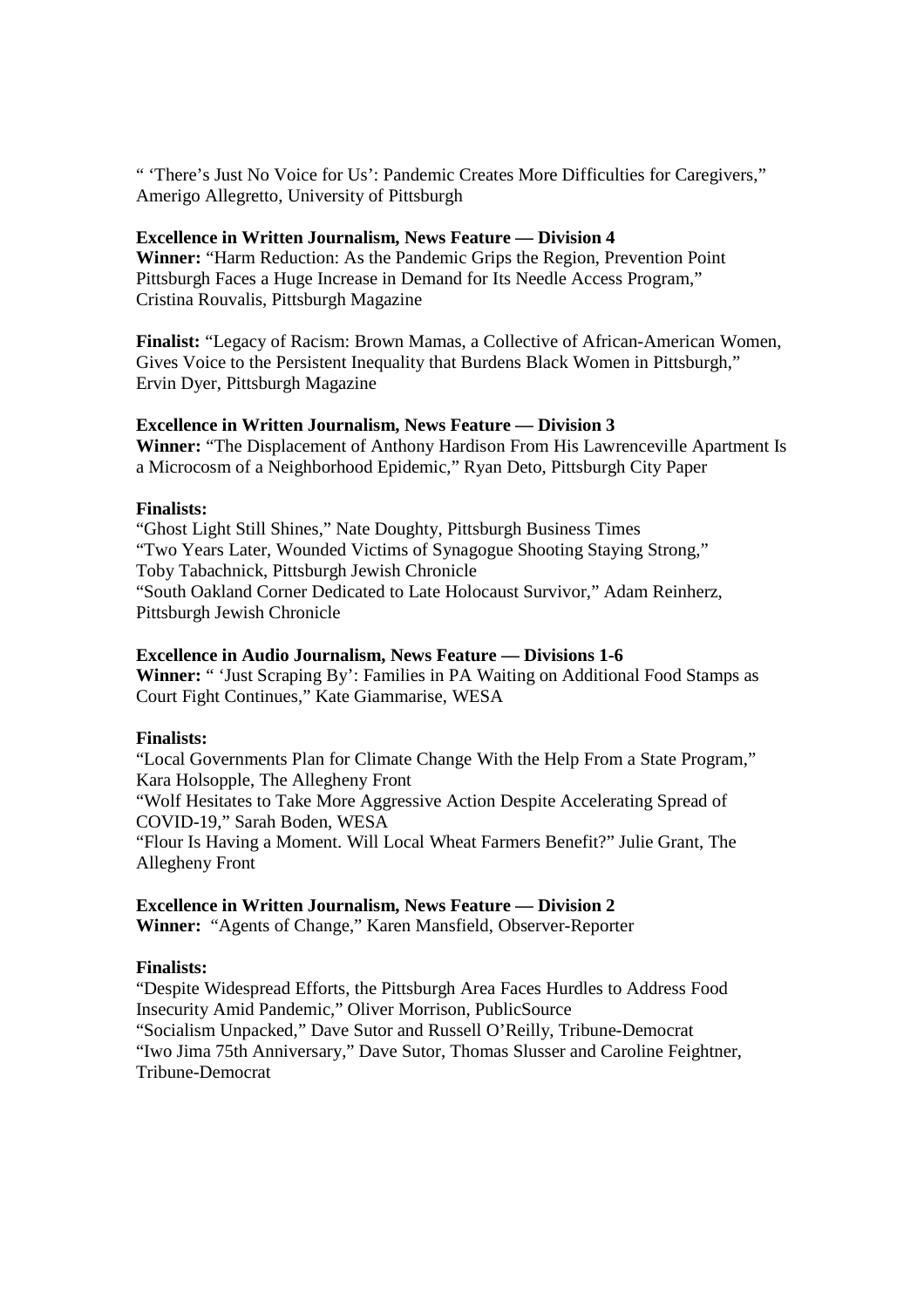## **Excellence in Video/Broadcast Journalism, News Feature — Divisions 1-6**

**Winner:** "Life After Hate," Beth Dolinar, Amy Grove and Dave Forstate, WQED-TV

## **Finalists:**

"Cherrie Mahan: 35 Years of Mystery & Misery," John Shumway, Ian Smith and Steve Willing, KDKA-TV "Letters to Mom," Angie Moreschi and Chris Kunicki, WPXI-TV "Tragedy at Brighton," Sean Stipp, Chris Benson and Natasha Lindstrom, Tribune-Review

# **Excellence in Written Journalism, News Feature — Division 1**

**Winner:** "The Mystery Girl of Oakmont: Neighbors Say They Didn't Know She Was There Until She Died," Jonathan D. Silver, Pittsburgh Post-Gazette

## **Finalists:**

 " 'Pretty Infuriating': William Penn Hotel Owner Hasn't Used PPP Loans to Keep Workers Employed, Union Charges," Mark Belko, Pittsburgh Post-Gazette " 'Still Like It Was Yesterday': People Pay Respects at Tree of Life," Peter Smith, Pittsburgh Post-Gazette "Prohibition and Pittsburgh," Paul Guggenheimer, Jeff Himler, Joe Napsha, Tribune-Review

## **Excellence in Journalistic Craft Achievement, Photo Essay — Division 7**

**Winner:** "Meet the Cleaning Staff on the Job, Day and Night," Aimee Obidzinski, Tom Altany and Kimberly Barlow, University of Pittsburgh

**Finalist:** "Our Current Reality," Elan Mizrahi, Heinz Endowments (h magazine)

**Excellence in Journalistic Craft Achievement, Photo Essay — Divisions 1-6 Winner:** "2020: The Year in Photos," Staff, PublicSource

## **Finalists:**

"Through a Joyful Lens," George Lange, Pittsburgh Quarterly "Nature's Bounty," Joshua Troup, Pittsburgh Quarterly "Frzy: A Rapper's Life," Kristina Serafini, Tribune-Review

## **Excellence in Written Journalism, Traditional Feature — Division 4**

**Winner:** "Lifting With Love," Katie Wagner, Mt. Lebanon Magazine

## **Finalists:**

"Annie's Field of Dreams," Anne Reynolds Trabandt, Shady Ave "Shining Bright," Sarah Tuthill, Shady Ave

# **Excellence in Written Journalism, Traditional Feature — Division 3**

**Winner:** "How Pittsburgh's Muslim Community Is Celebrating Ramadan During Coronavirus," Alex Gordon, Pittsburgh City Paper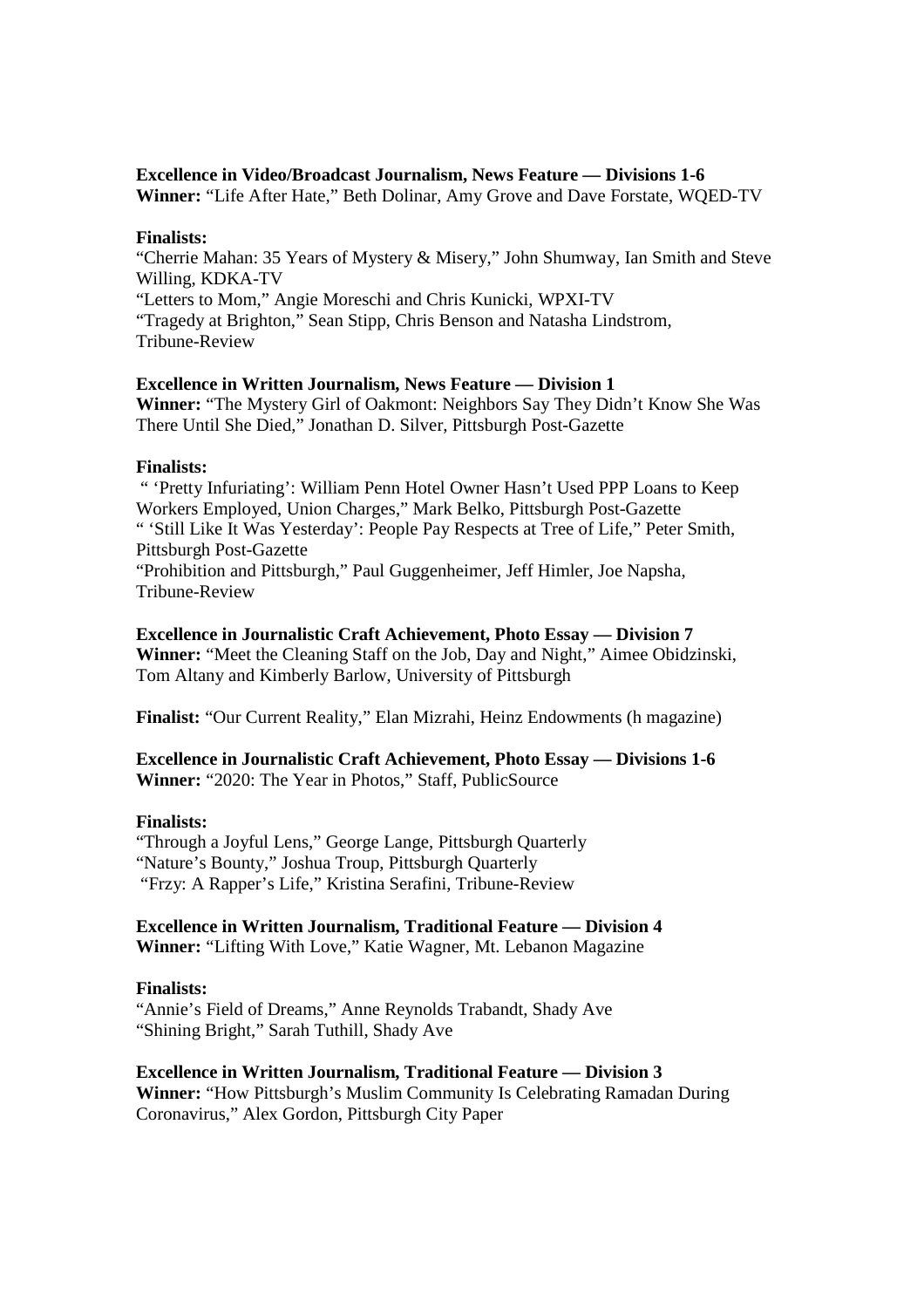#### **Finalists:**

"Getting to the Finish Line," Julia Mericle, Pittsburgh Business Times "Tuesdays With Jon and Helen," David Rullo, Pittsburgh Jewish Chronicle "Late Checkout: Rabbi and Family Wait Out Pandemic 2,400 Miles From Home," David Rullo, Pittsburgh Jewish Chronicle

#### **Excellence in Audio Journalism, Traditional Feature — Divisions 1-6**

**Winner:** "From the Source: Season 1 Episodes," Jourdan Hicks and Andy Kubis, **PublicSource** 

#### **Finalists:**

"Racist Birding Incident Sparks Joyful Online Event #BlackBirdersWeek," Julie Grant, The Allegheny Front "Here's Something to Do During the Pandemic: Become a Citizen Scientist," Andrea Kubis, The Allegheny Front "Pittsburgh's Performance Students, Teachers Adjust to Virtual Lessons," Bill O'Driscoll, WESA

**Excellence in Journalistic Craft Achievement, Feature Videography — Divisions 1-6 Winner:** "Pittsburgh Circus," Aidan McGarvey, Anne Casper and Amy Grove, WQED-TV

#### **Finalists:**

"Dear Coronavirus: Watch Pittsburgh's Open Letter on Life in Quarantine," Ryan Loew, **PublicSource** "The Riverkeeper," Sean Stipp and Chris Benson, Tribune-Review

"Princess Lilli's Surprise Birthday Party," Sean Stipp and Chris Benson, Tribune-Review

## **Excellence in Written Journalism, Traditional Feature — Division 2**

**Winner:** "A Love for the Game," Karen Mansfield, Observer-Reporter

## **Finalists:**

"Faith in Survival (St. Pat's School Celebrates 100 Year Anniversary)," Ike Fredregill, Altoona Mirror "Gender-Affirming Parenting Is Allowing Kids to Explore Their Own Identities," Brittany Hailer, Pittsburgh Current "Obama Trump Towns," Staff, PublicSource

## **Excellence in Video/Broadcast Journalism, Traditional Feature — Divisions 1-6 Winner:** "A Daughter's Promise," Sean Stipp, Tribune-Review

#### **Finalists:**

"The Return of the Clark Bar," Paul Guggenheimer, Sean Stipp and Chris Benson, Tribune-Review "The Riverkeeper," Sean Stipp and Chris Benson, Tribune-Review "The Talk," Chandi Chapman, WTAE-TV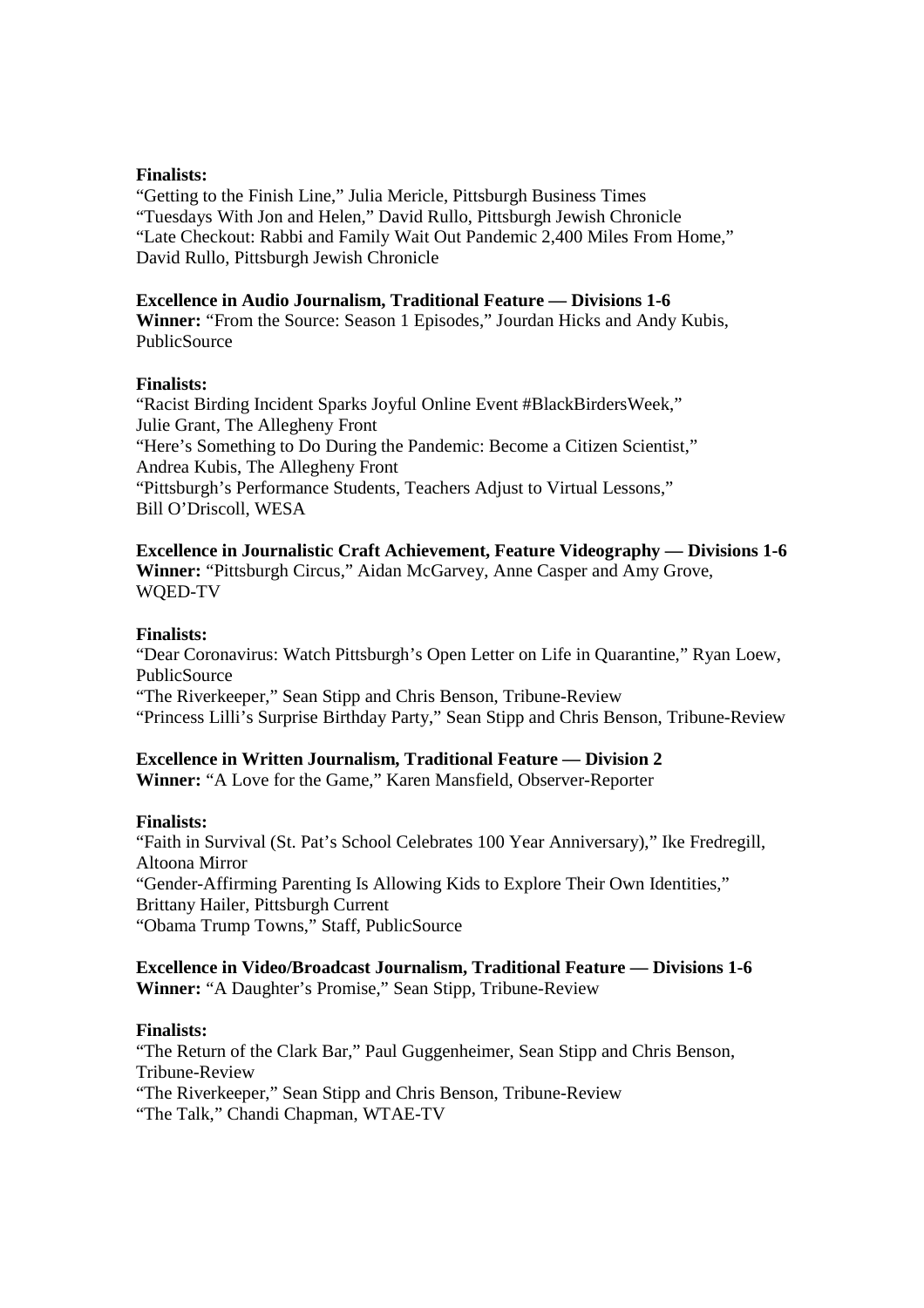## **Excellence in Written Journalism, Traditional Feature — Division 1**

**Winner:** "A Daughter's Promise," JoAnne Klimovich Harrop, Sue McFarland and Sean Stipp, Tribune-Review

#### **Finalists:**

"Women in Pennsylvania Are Being Courted for Their Votes. What Has Changed Since the Last Presidential Election?" Anya Sostek, Pittsburgh Post-Gazette "Hope and Determination: Retired Western Pa. Attorney Living With Rare Form of Muscular Dystrophy on a Mission to Generate Awareness," Natasha Lindstrom, Tribune-Review

"Salk's Legacy: How Pittsburgh's Polio Vaccine Triumph Could Shape Race to End Coronavirus Pandemic," Paul Guggenheimer and Natasha Lindstrom, Tribune-Review

# **Excellence in Journalistic Craft Achievement, Personality Profile Photo — Division 7**

**Winner:** "Dr. Elayne Arrington," Aimee Obidzinski, Pitt Magazine

## **Finalists:**

"Mr. Pitt," Mike Drazdzinski, University of Pittsburgh "Jeff Waddell," Aimee Obidzinski, University of Pittsburgh

# **Excellence in Journalistic Craft Achievement, Personality Profile Photo — Divisions 1-6**

**Winner:** "Faith Through It All," John Beale, Pittsburgh Quarterly

## **Finalists:**

"Intensive Care," Tom O'Connor, Mt. Lebanon Magazine "Nisha Blackwell, Knotzland Bowtie Co.," Jim Harris, Pittsburgh Business Times "Tom Friday, Tom Friday's Market," Jim Harris, Pittsburgh Business Times

## **Excellence in Written Journalism, Profile — Division 7**

**Winner:** "Still in the Fight: Pitt's Rory Cooper Recovers From Crash to Complete Marathon," Amerigo Allegretto, University of Pittsburgh

**Finalist:** "Going the Distance," Ervin Dyer, Pitt Magazine

# **Excellence in Written Journalism, Profile — Division 4**

**Winner:** "Finding Jakie Lerner," David S. Rotenstein, Pittsburgh Quarterly

## **Finalists:**

"Intensive Care," Anne Caffee, Mt. Lebanon Magazine

"Delivering Goodwill," Deborah Weisberg, Shady Ave

"Building the Cabin," Douglas Heuck, Pittsburgh Quarterly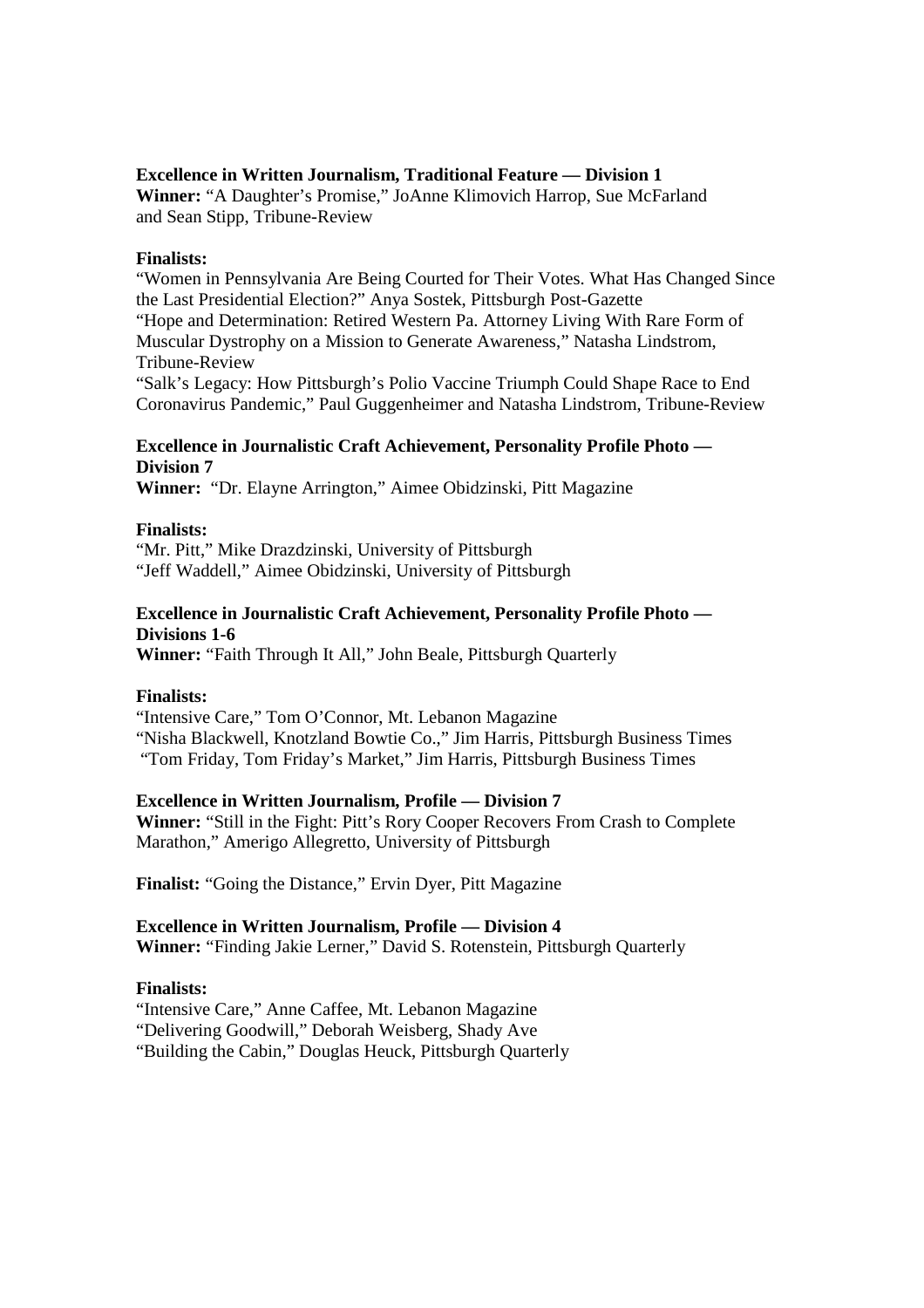## **Excellence in Audio Journalism, Profile — Divisions 1-6**

**Winner:** "A Grieving Mom Is on a Hunger Strike at Freedom Corner. The Hill District Has Embraced Her," Ariel Worthy, WESA

## **Excellence in Written Journalism, Profile — Division 3**

**Winner:** "COVID Nurse Shares Observations From New York City" Adam Reinherz, Pittsburgh Jewish Chronicle

## **Finalists:**

"Jim Nied Steps Back," Tim Schooley, Pittsburgh Business Times "Pittsburgh Stylist Chi Ilochi Uses Her Company to Heal, Help, and Inspire Through Clothing," Jordan Snowden, Pittsburgh City Paper "Downtown Rabbi Weathers Pandemic With a Little Help From His Friends," Toby Tabachnick, Pittsburgh Jewish Chronicle

## **Excellence in Written Journalism, Profile — Division 2**

**Winner:** "My Neighbor's Sole Business Is 'Closed Until Further Notice,'" Francesca Dabecco, PublicSource

## **Finalists:**

"Blair County's Queen," Michael Boytim, Altoona Mirror "I Was a Sailor Who Didn't Do Much Sailing," Ike Fredregill, Altoona Mirror

## **Excellence in Video/Broadcast Journalism, Profile — Divisions 1-6**

**Winner:** "Jean Bryant: A Crowning Achievement," Annette Banks and Ash Warren, WQED-TV

## **Finalists:**

"Praying for a Miracle for Mary," Meghan Schiller and Ian Smith, KDKA-TV "In the Shadow of Salk," Sean Stipp and Chris Benson, Tribune-Review "Happy Birthday George!" Lisa Sylvester and Chris Johnston, WPXI-TV

## **Excellence in Written Journalism, Profile — Division 1**

**Winner:** "Salk's Legacy: How Pittsburgh's Polio Vaccine Triumph Could Shape Race to End Coronavirus Pandemic," Paul Guggenheimer and Natasha Lindstrom, Tribune-Review

# **Finalists:**

"Dancing Beekeeper: Caitlyn Mendicino Is a PBT Ballerina Who Loves Bees," Sara Bauknecht, Pittsburgh Post-Gazette

"A Dairy Farmer and His Wife Share a Happy Long Love Story," Gretchen McKay, Pittsburgh Post-Gazette

"Hope and Determination: Retired Western Pa. Attorney Living With Rare Form of Muscular Dystrophy on a Mission to Generate Awareness," Natasha Lindstrom, Tribune-Review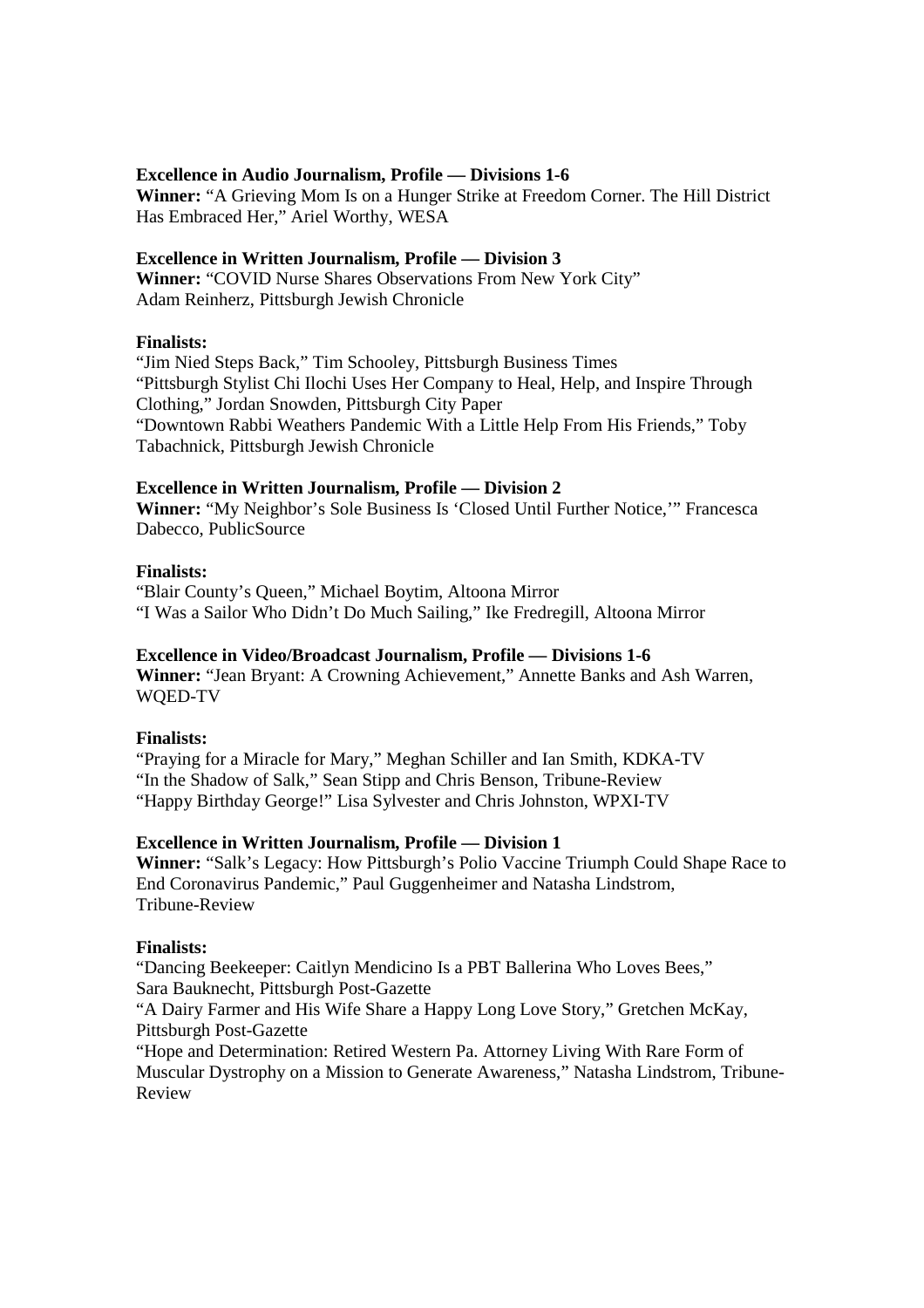# **Excellence in Journalistic Craft Achievement, Video Essay — Division 7**

**Winner:** "Jonas Salk: Ending Polio's Reign of Terror," Christin Bongiorni, University of Pittsburgh

**Finalist:** "For Future Comeback Stories," Christin Bongiorni, University of Pittsburgh

**Excellence in Journalistic Craft Achievement, Video Essay — Divisions 1-6 Winner:** "Lasting Impressions," Paul Ruggieri, WQED-TV

**Finalist:** "Pittsburgh Artists on Keeping Art and Their Livelihoods Going During COVID," Jay Manning, PublicSource

**Excellence in Audio Journalism, Documentary — Divisions 1-6 Winner:** "Land & Power," Margaret J. Krauss and Liz Reid, WESA

**Finalist:** "Tree of Life Community Still Grieving, Healing Two Years After Attack," Kevin Gavin, Marylee Williams and Julia Zenkevich, WESA

**Excellence in Video/Broadcast Journalism, Documentary — Divisions 1-6 Winner:** "Tragedy at Brighton," Sean Stipp, Chris Benson and Natasha Lindstrom, Tribune-Review

## **Finalists:**

"'Black Mothers Were Already Scared': Coronavirus Home Births," Nick Childers, Tom Silverstone and Alex Healey, The Guardian

"In a Summer of Protest, Members of the Skateboard Community Join the Push for Racial Justice," Nick Childers, Ryan Loew and PublicSource Staff, PublicSource "Everything in Hardware," James Wright Jr. and Jonathan Bindley, Division Street Films

**Excellence in Written Journalism, Public Affairs/Politics/Government — Division 7 Winner:** "Preserving Our Democracy," Jeffery Fraser and Donovan Harrell, Heinz Endowments (h magazine)

**Finalist:** "Think Before You Share," Will Entrekin, University of Pittsburgh

**Excellence in Written Journalism, Public Affairs/Politics/Government — Division 4 Winner:** "Pittsburgh Tomorrow," Bill O'Toole, Jeffery Fraser and Douglas Heuck, Pittsburgh Quarterly

# **Finalists:**

"The Velvet Hammer," Anne Caffee, Mt. Lebanon Magazine "Reset Button," Jeffery Fraser, Pittsburgh Quarterly "The Day Pohla Smith Voted," Evan Pattak, Pittsburgh Quarterly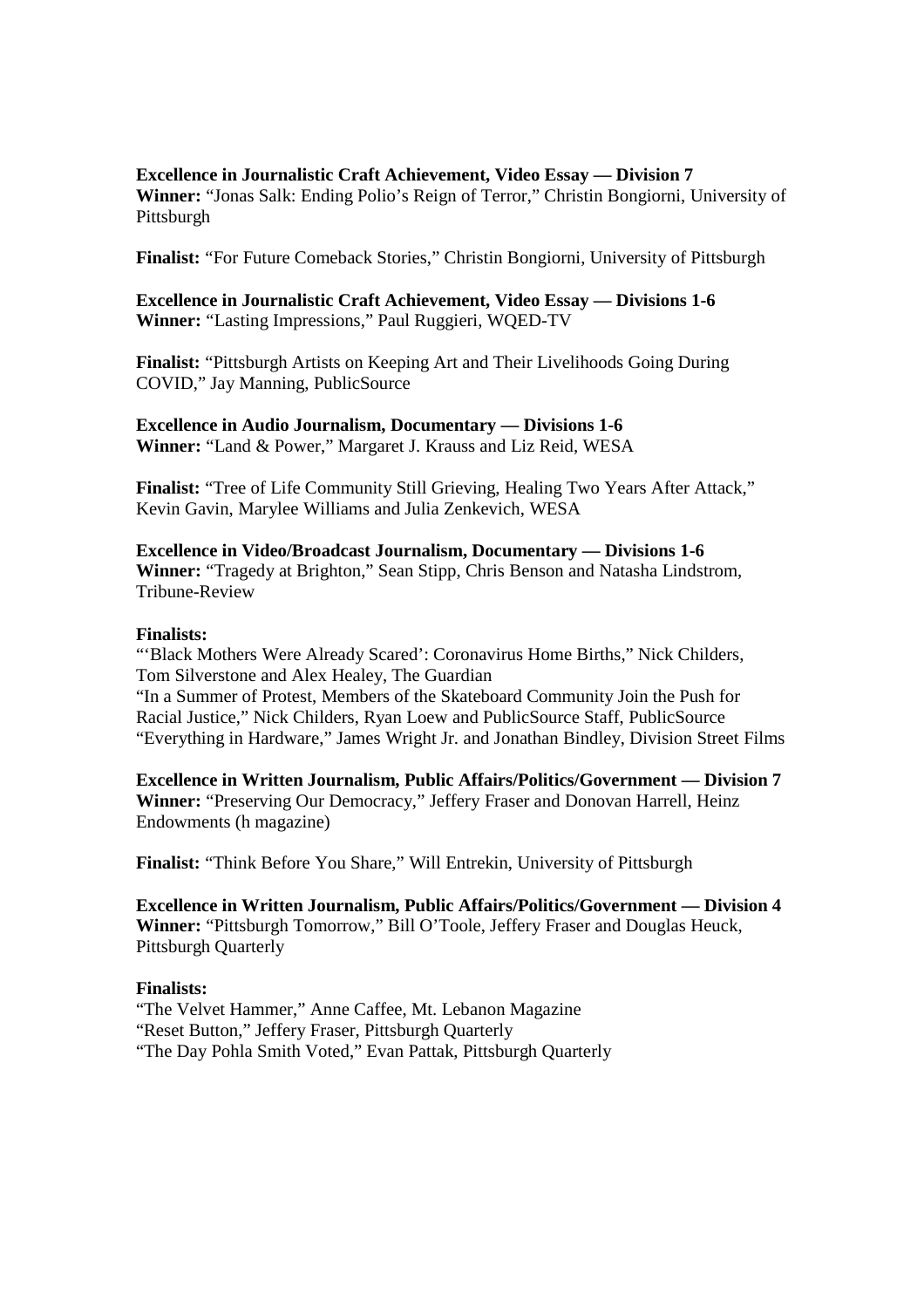# **Excellence in Written Journalism, Public Affairs/Politics/Government — Division 3**

**Winner:** "Does the Allegheny County Democratic Committee Have a Trump Supporter Problem?" Ryan Deto, Pittsburgh City Paper

## **Excellence in Audio Journalism, Public Affairs/Politics/Government — Divisions 1-6**

**Winner:** "Can Biden Win Back Support From Catholic Democrats in PA?" Lucy Perkins, WESA

## **Finalists:**

"Democrats Could Field an Anti-Fracking Candidate in 2020. Can They Win in Pennsylvania?" Reid Frazier, The Allegheny Front

"Wolf's Support for Petrochemicals Raises Climate Worries as Pennsylvania Tries to Cut Carbon Emissions," Reid Frazier, The Allegheny Front

 "Referendum on Ballot Could Give Police Review Board More Power, but Police Could Challenge," Ariel Worthy, WESA

## **Excellence in Written Journalism, Public Affairs/Politics/Government — Division 2**

**Winner:** "Candidate With History of Right-Wing Social Media Posts Wins Dem Nominee," Charlie Deitch, Pittsburgh Current

## **Finalists:**

"Daryl Metcalfe's Secret Office," Charlie Deitch, Pittsburgh Current "Population Decline: Can We Stop the Slide?" Dave Sutor, Tribune-Democrat "Exposing Previously Unknown Uses of Facial Recognition Technologies," Juliette Rihl, PublicSource

# **Excellence in Video/Broadcast Journalism, Public Affairs/Politics/Government — Divisions 1-6**

**Winner:** "Mail-In Ballots & Pre-canvassing," David Kaplan, WTAE-TV

## **Finalists:**

"Race in Pittsburgh," Lynne Hayes-Freeland, Olga George and Mike Mason, KDKA-TV "VOICES: The Most Livable City for Who?" Anne Casper, Ryne DeCaprio and Alisyn Blackwell, WQED-TV

## **Excellence in Written Journalism, Public Affairs/Politics/Government — Division 1**

**Winner:** "Logistics, Not Partisan Tampering, Stand Best Chance at Influencing Election," Julian Routh, Pittsburgh Post-Gazette

## **Finalists:**

"The Wooing of a Would-Be Petrochemical Plant," Anya Litvak and Laura Legere, Pittsburgh Post-Gazette "Experts Say Stock Buy May Be Ethics Issue; Years of Political Pressure in Washington to Bolster the Butler Works," Daniel Moore, Pittsburgh Post-Gazette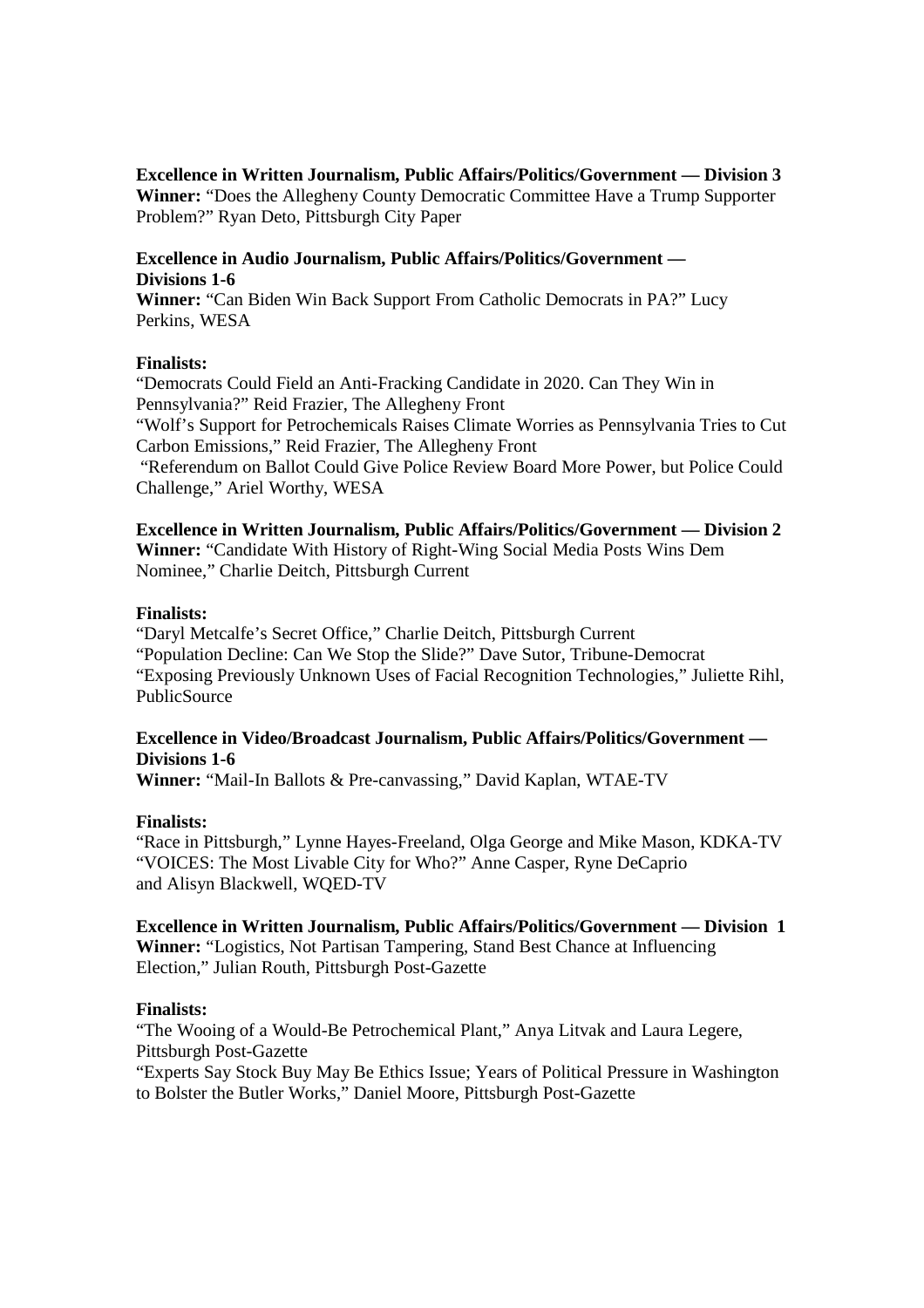"A Call for Help: Union Claims 911 Call Center Workers Need More COVID-19 Protections," Patricia Sabatini, Pittsburgh Post-Gazette

## **Excellence in Written Journalism, Education — Division 7**

**Winner:** "Living in a Global Pandemic: Education," Donovan Harrell and TyLisa Johnson, Heinz Endowments (h magazine)

**Finalist:** "Into the Woods," Ervin Dyer, Pitt Magazine

#### **Excellence in Written Journalism, Education — Division 4**

**Winner:** "Back to School?" Julia Fraser, Pittsburgh Quarterly

#### **Finalists:**

"Building a Bio Balloon," Katie Wagner, Mt. Lebanon Magazine "Gauging K-12 Education Quality," Jeffery Fraser, Pittsburgh Quarterly

#### **Excellence in Written Journalism, Education — Division 3**

**Winner:** "Learning 2.0," Julia Mericle, Pittsburgh Business Times

#### **Finalists:**

"Leslie Frischman's Sidewalk Math Equals Neighborhood Fun," Adam Reinherz, Pittsburgh Jewish Chronicle "Building Tomorrow's Citizens," Melissa Rayworth, Remake Learning "Hammering a Nail, Threading a Needle, Learning a New Skill: Is a New Era of 'Home Ec' and 'Shop' on the Horizon?" Melissa Rayworth, Remake Learning "Math Quiz: Could Grassroots Innovation + Pandemic-Fueled Change = True Transformation?" Melissa Rayworth, Remake Learning

#### **Excellence in Audio Journalism, Education — Divisions 1-6**

**Winner:** "Teachers Are Tackling the Impeachment Trial in a Politically Divisive Climate," Sarah Schneider, WESA

**Finalist:** "Advocates Say Remote Teaching Puts English Language Learners in an Impossible Situation," Sarah Schneider, WESA

#### **Excellence in Written Journalism, Education — Division 2**

**Winner:** "Ready to Reopen?" Joshua Byers, John Finnerty and CNHI PA News Team, Tribune-Democrat

#### **Finalists:**

"Pandemic Takes a Swipe at Fine Arts Education, But Might Just Prove How Much It's Worth," Jennie Geisler, Erie Times-News

"COVID-19 Spotlights the Harsh Inequities in Public Education," Mary Niederberger, Pittsburgh Current

"After Four Years of Restrictions and Fear, International Students Seek Stability From the New Administration," Naomi Harris, PublicSource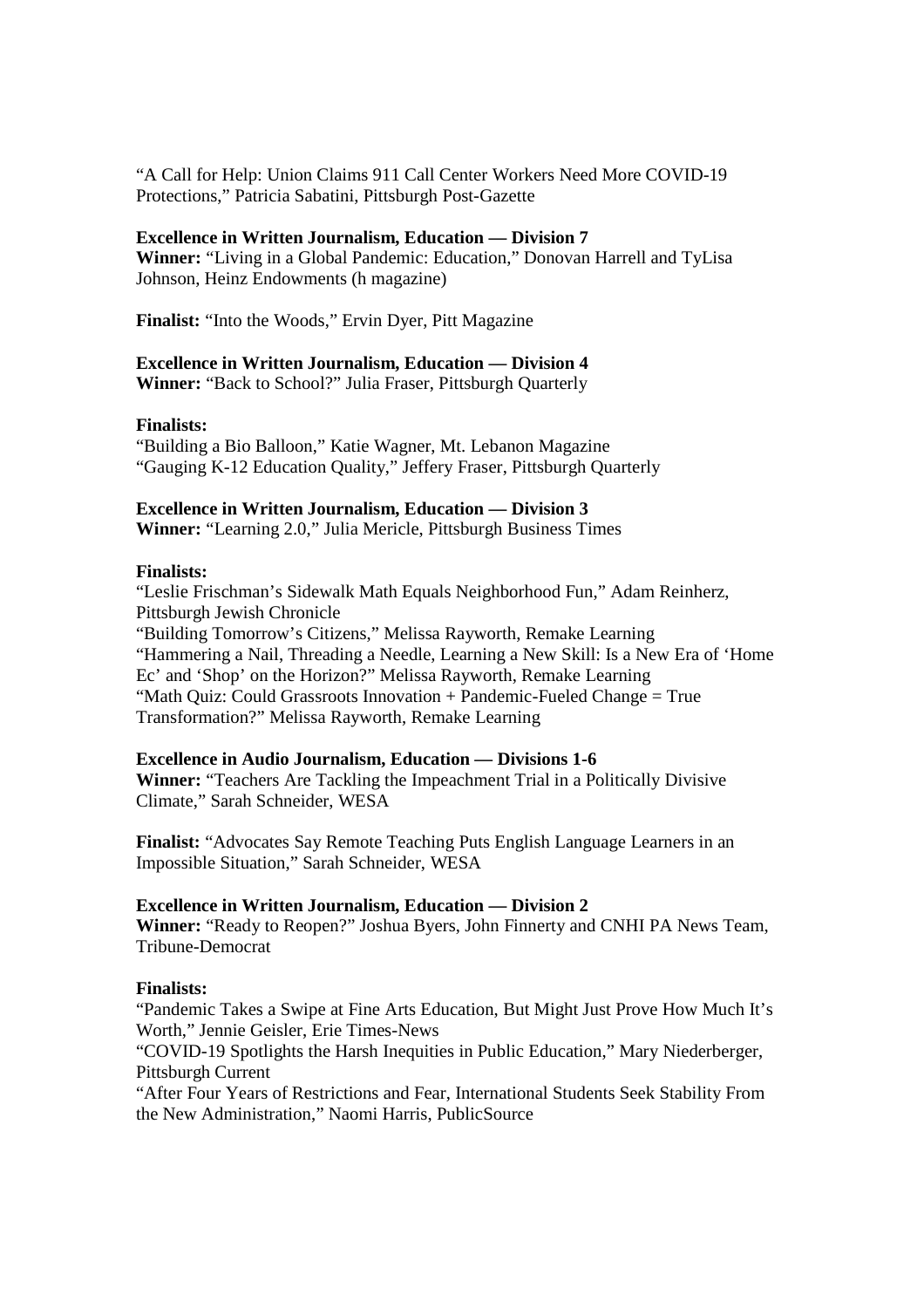# **Excellence in Video/Broadcast Journalism, Education — Divisions 1-6**

**Winner:** "Montour High School COVID Crisis," Angie Moreschi and Chris Kunicki, WPXI-TV

## **Finalists:**

"Is Pandemic Education Making the Grade?" Kristine Sorensen, Amy Philips-Haller and Martin Rodgers, KDKA-TV

"The Hunger Lesson," Beth Dolinar, Paul Ruggieri and Dave Forstate, WQED-TV "Reopening Schools: McKeesport Area School District," Marcie Cipriani, WTAE-TV

## **Excellence in Written Journalism, Education — Division 1 Winner:**

"How 65 Student COVID-19 Cases at WVU Became One Overnight," Bill Schackner, Pittsburgh Post-Gazette

## **Finalists:**

"Lessons on the Radio, in the Parking Lot," Kris B. Mamula, Pittsburgh Post-Gazette "Branch Off: Penn State, Other College Satellite Campuses Hope Pandemic Will Help Reverse Declining Enrollment Numbers," Deb Erdley, Tribune-Review

**Excellence in Written Journalism, Business/Technology/Consumer — Division 7 Winner:** "Signs of the Times," Elwin Green, Heinz Endowments (h magazine)

**Finalist:** "How Google Maps Get Made," Sharon Blake, University of Pittsburgh

**Excellence in Written Journalism, Business/Technology/Consumer — Division 4 Winner:** "Where the Dead Go," Ben Wecht, Pittsburgh Quarterly

**Finalist:** "Stayin' Alive," Jeffery Fraser, Pittsburgh Quarterly

# **Excellence in Written Journalism, Business/Technology/Consumer — Division 3**

**Winner:** "PNC Expansion Coverage," Patty Tascarella, Pittsburgh Business Times

# **Finalists:**

"Turbulence," Julia Mericle, Pittsburgh Business Times

 "Pittsburgh Artist Creates Black Lives Matter T-Shirt to Help Fight Systemic Racism, Ends up in Fight Against Big Business Ripping Off His Design," Lisa Cunningham, Pittsburgh City Paper

**Excellence in Audio Journalism, Business/Technology/Consumer — Divisions 1-6 Winner:** "Want to Save the Planet? Expert Says Don't Sweat the Small Stuff," Julie Grant, The Allegheny Front

# **Finalists:**

"In the Ohio River Valley, the Petrochemical Boom Is on Hold," Reid Frazier, The Allegheny Front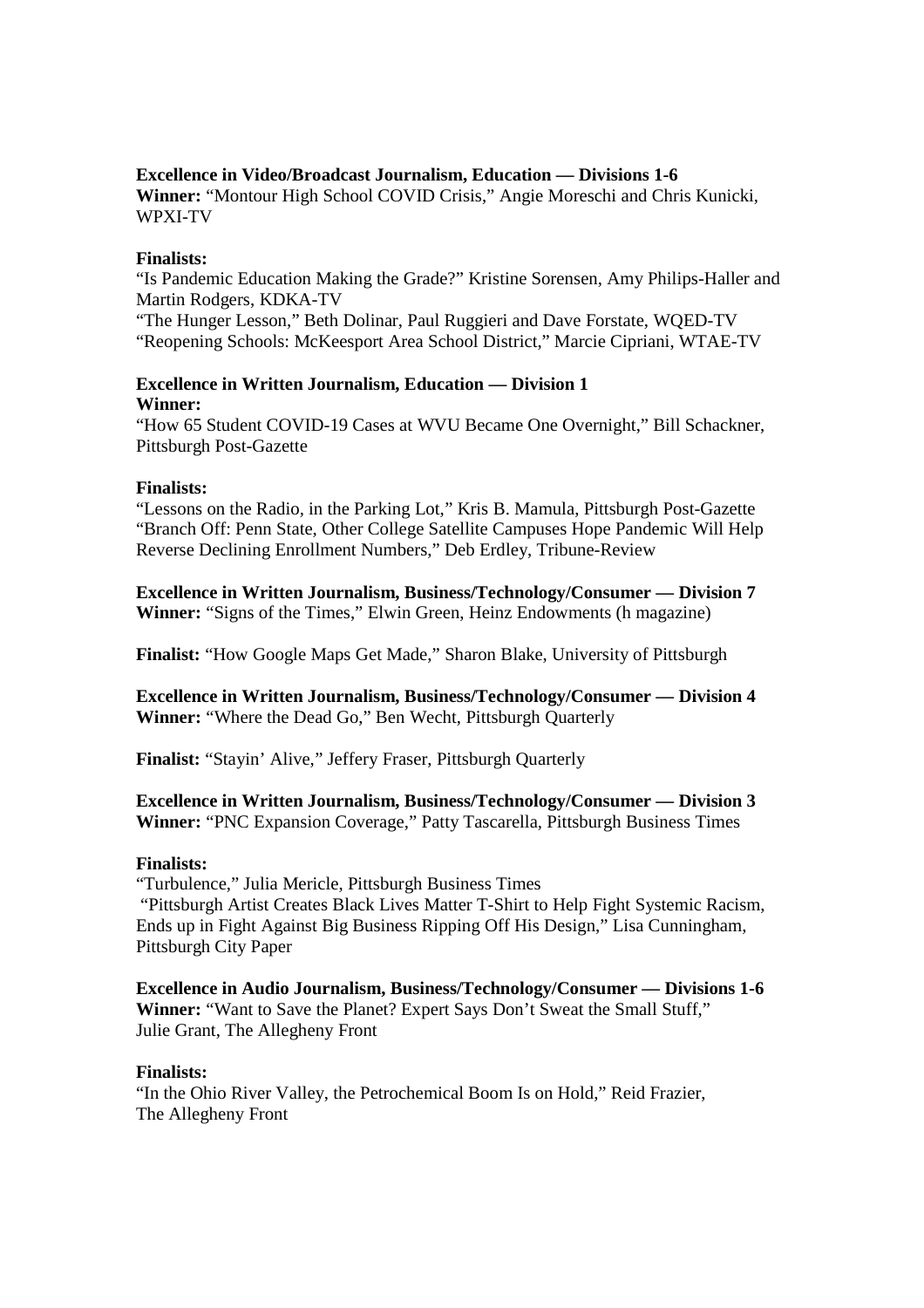"While Investment Dollars Remain Scarce, Mon Valley Communities Test a New Form of Currency," An-Li Herring, WESA "Pittsburgh's Indie Bookstores Struggle to Stay Afloat During Pandemic," Bill O'Driscoll, WESA

# **Excellence in Written Journalism, Business/Technology/Consumer — Division 2**

**Winner:** "Vision 2020: Great Outdoors," Staff, Tribune-Democrat

# **Finalists:**

"Ralliers Decry Wolf's Order," Kay Stephens, Altoona Mirror "Precision Marshall Shows Steely Resolve," Rick Shrum, Observer-Reporter "PPP Poured More Than \$1.5 Billion Into Pittsburgh. Did It Go to the Businesses That Needed It Most?" Oliver Morrison, PublicSource

# **Excellence in Video/Broadcast, Business/Technology/Consumer — Division 1-6**

**Winner:** "Stealing Home: Property Takeover Scheme," Angie Moreschi, Chris Kunicki and Ward Hobbs, WPXI-TV

# **Finalists:**

"Help! My Home Is Melting!" Meghan Schiller, Rob Hopson and Martin Rodgers, KDKA-TV

"Are They Worth the Investment? Testing UV-C Units," Ashley Bishop, Ward Hobbs and Peggy Finnegan, WPXI-TV

"Future Jobs: Technology and Our Changing Workforce," Tonia Caruso, Frank Caloiero and Dave Forstate, WQED-TV

# **Excellence in Written Journalism, Business/Technology/Consumer — Division 1 Winner:** "Buccos & Bucks | Experts: Big Spending Doesn't Equal Big Success." Megan Tomasic and Paula Reed Ward, Tribune-Review

# **Finalists:**

"Despite Governor's Request, UPMC Continues to Do Elective Surgeries," Sean Hamill and Kris B. Mamula, Pittsburgh Post-Gazette

"With Unemployment Benefits Slow to Arrive, Many Are Left 'Treading Water' to Meet Basic Needs," Lauren Rosenblatt, Pittsburgh Post-Gazette

"Bringing People Together: Monroeville Businessman, aka 'Dr. C,' Created Modern Conference Call — The Tool Keeping America Running," Dillon Carr, Tribune-Review

# **Excellence in Written Journalism, Medical/Health — Division 7**

**Winner:** "Groundswell," Elaine Vitone, Pitt Med

# **Finalists:**

"Body of Work," Susan Wiedel, Pitt Magazine "Left of Bang," Gavin Jenkins, Pitt Med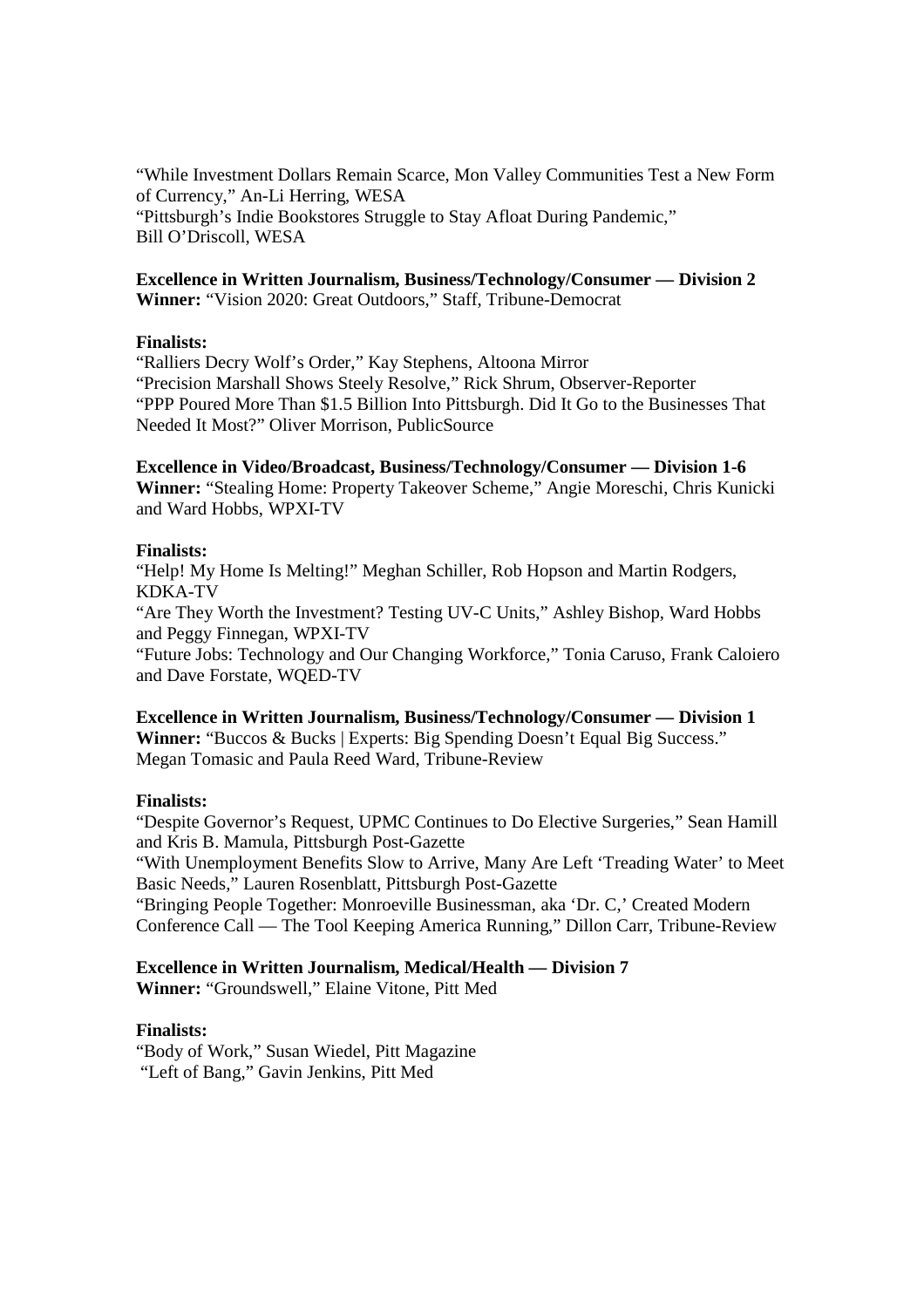# **Excellence in Written Journalism, Medical/Health — Division 4**

**Winner:** "All Stressed Out: Can College Counseling Centers Handle a Rise in Students Using Their Services?" Amanda Reed, Pittsburgh Magazine

#### **Finalists:**

"Harm Reduction: As the Pandemic Grips the Region, Prevention Point Pittsburgh Faces a Huge Increase in Demand for Its Needle Access Program," Cristina Rouvalis, Pittsburgh Magazine "Gone Before Their Time," Julia Fraser, Pittsburgh Quarterly "Cannabis Helps Vets Cope. Just Ask Them," Carmen Gentile, Postindustrial

# **Excellence in Audio Journalism, Medical/Health — Division 7**

**Winner:** "Pitt Medcast, Episode 13: 'Relationship Abuse,'" Elaine Vitone and Maya Best, Pitt Med

#### **Excellence in Written Journalism, Medical/Health — Division 3**

**Winner:** "Paul J. Gough's Covid Health Care Coverage," Paul J. Gough, Pittsburgh Business Times

#### **Finalists:**

"Physician Ministers During Peak of Pandemic," Eleanor Bailey, The Almanac "America the Unprotected," Cody McDevitt, Pittsburgh City Paper

#### **Excellence in Audio Journalism, Medical/Health — Divisions 1-6**

**Winner:** "Locked Emergency Room, No Answers: Ellwood City Still Without Hospital," Sarah Boden, WESA

#### **Finalists:**

"Climate Change to Bring More Smoggy Days," Reid Frazier, The Allegheny Front "Lyme Disease Risk Is High in City Parks, Too," Kara Holsopple, The Allegheny Front "Some Worry Coronavirus Will Amplify Racial Disparities in Health Care," Ariel Worthy, WESA

## **Excellence in Written Journalism, Medical/Health — Division 2**

**Winner:** Breast Cancer Project, Randy Griffith, Staff, Tribune-Democrat

## **Finalists:**

"Alcoholism and Sobriety During the Pandemic: Pittsburghers Share Their Story," Brittany Hailer, Pittsburgh Current

"Experts Evaluate the Formidable Toll the Pandemic Has Been Taking on Our Community's Mental Health," Sharise Nance, Kenneth Thompson and Casey Swartz, PublicSource

"Back to the Wall" PTSD Series, Dave Sutor, Tribune-Democrat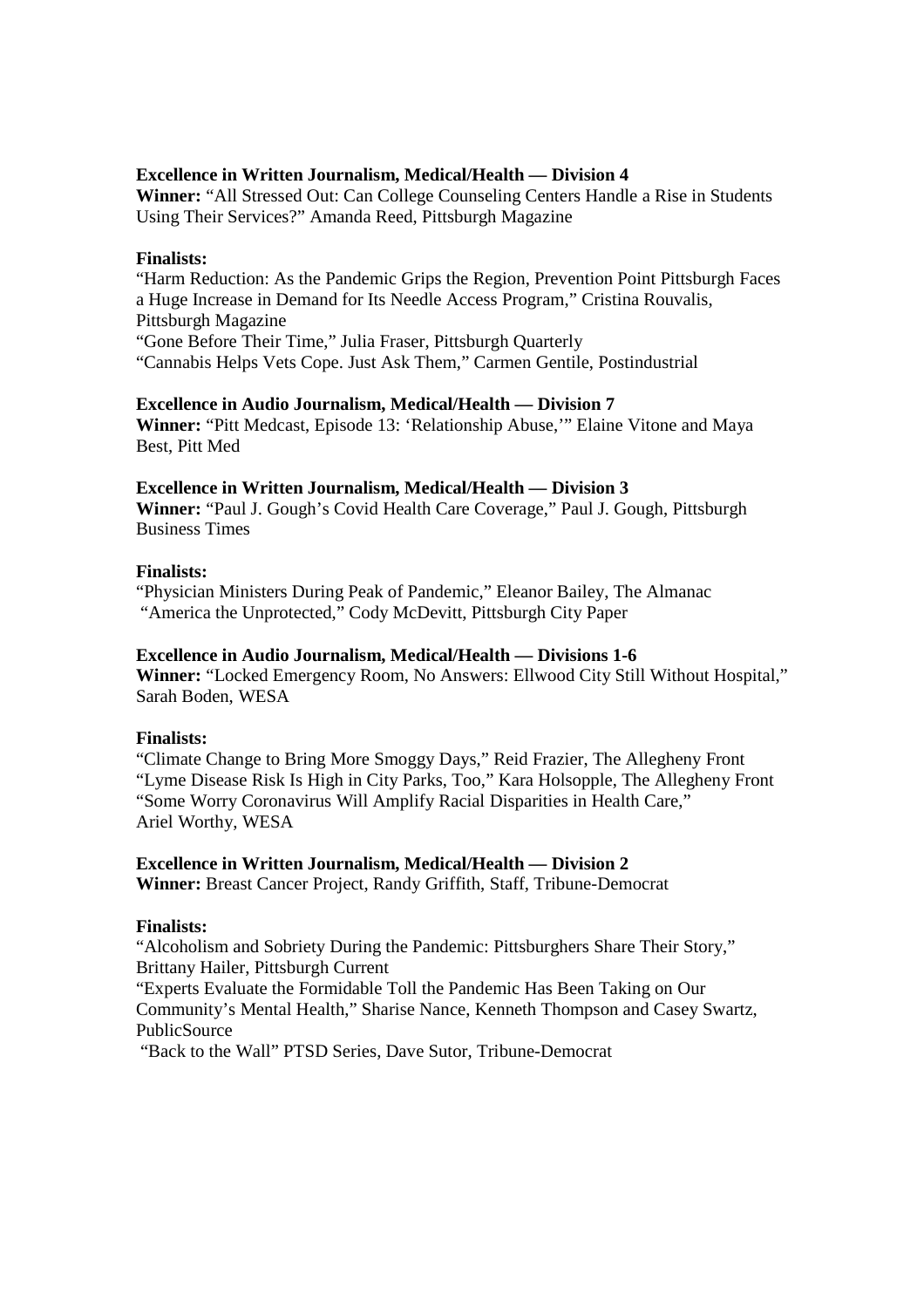## **Excellence in Video/Broadcast Journalism, Medical/Health — Divisions 1-6**

**Winner:** "Tragedy at Brighton," Sean Stipp, Chris Benson and Natasha Lindstrom, Tribune-Review

## **Finalists:**

"We Just Want to Breathe," Meghan Schiller, Fred Williams and Martin Rodgers, KDKA-TV "In the Shadow of Salk," Sean Stipp and Chris Benson, Tribune-Review "Nursing Home COVID Failures," Angie Moreschi and Chris Kunicki, WPXI-TV

# **Excellence in Written Journalism, Medical/Health — Division 1**

**Winner:** "21 hours in Uniontown Hospital's Red Zone: Tears, Frustration and Grit" Kris B. Mamula and Alexandra Wimley, Pittsburgh Post-Gazette

## **Finalists:**

"Washington County Residents Say Their Neighbor Is Noisy, Disruptive and a Polluter. Their Neighbor Is a Compressor Station, and It's a Quarter-Mile Away," Don Hopey and David Templeton, Pittsburgh Post-Gazette "A Cough, a Cruise Ship and a Westmoreland County Case of Coronavirus,"

Anya Sostek, Pittsburgh Post-Gazette

# **Excellence in Written Journalism, Science/Environment — Division 4**

**Winner:** "Sun Powered," Kellie Gormly, Postindustrial

# **Finalists:**

"Seeing Sound in Space," Katie Wagner, Mt. Lebanon Magazine "Historic Low Levels of Pollution," Jeffery Fraser, Pittsburgh Quarterly "Saving Injured Animals," Deborah Weisberg, Pittsburgh Quarterly

## **Excellence in Audio Journalism, Science/Environment — Divisions 1-6**

**Winner:** "What Might Happen If Dams Are Removed in the Ohio River Watershed" Julie Grant, The Allegheny Front

# **Finalists:**

"Trump on Earth Podcast: The Series Finale," Staff of The Allegheny Front and Andy Kubis, The Allegheny Front "Wild Pennsylvania," Staff of The Allegheny Front, The Allegheny Front

# **Excellence in Written Journalism, Science/Environment — Division 2**

**Winner:** "Pennsylvania's Grouse Population in Peril," John Rucosky, Tribune-Democrat

# **Finalists:**

"Why the National Media Is Obsessed With Fracking in Southwestern Pennsylvania and What It Gets Wrong," Oliver Morrison, PublicSource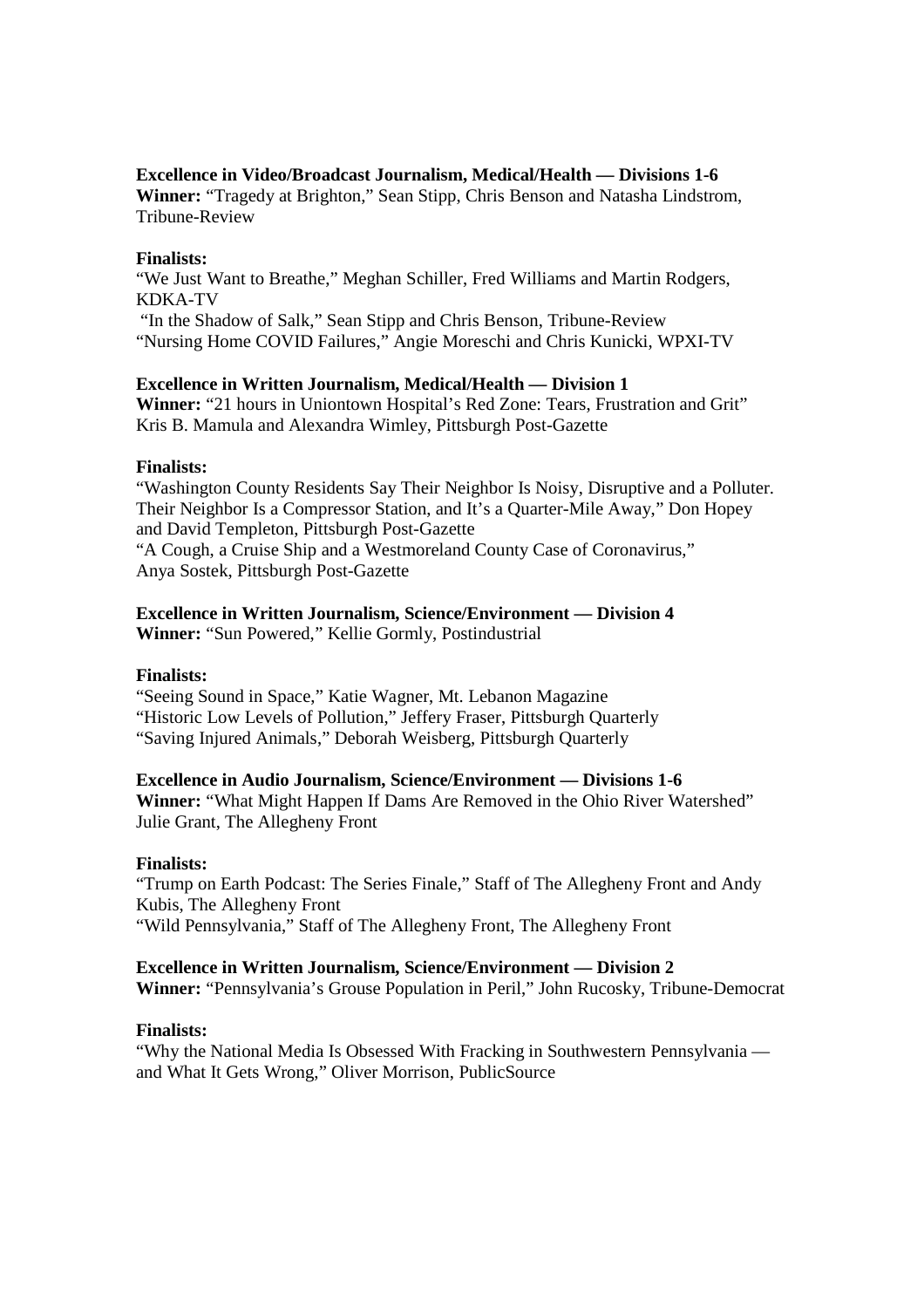"Community Members Struggle With Pittsburgh's Air Quality and Whether to Leave or Stay and Fight for Clean Air," Dennis Towne, Noah Theriault and Melanie Meade, PublicSource

"Vision 2020: Great Outdoors," Staff, Tribune-Democrat

## **Excellence in Video/Broadcast Journalism, Science/Environment — Divisions 1-6**

**Winner:** "The Air That We Breathe," Iris Samson, Ash Warren and Amy Grove, WQED-TV

## **Finalists:**

"Pittsburgh's Air: Is It Really That Bad?" Andy Sheehan, Amy Philips-Haller and KDKA Staff, KDKA-TV

"The Riverkeeper," Sean Stipp and Chris Benson, Tribune-Review

# **Excellence in Written Journalism, Science/Environment — Division 1**

**Winner:** "Unplugged: Pennsylvania Faces a New Wave of Abandoned Oil and Gas Wells," Laura Legere and Anya Litvak, Pittsburgh Post-Gazette

# **Finalists:**

"Pitt Lab Working to Create Vaccine for Coronavirus," Sean D. Hamill, Pittsburgh Post-Gazette

"Big Fish Are Getting Bigger in Pittsburgh's Rivers," John Hayes, Pittsburgh Post-Gazette

# **Excellence in Written Journalism, History/Culture — Division 7**

**Winner:** "The Love Lady & the Professor: A Pittsburgh Civil Rights Story," David S. Rotenstein, Western Pennsylvania History Magazine

# **Finalists:**

"Against the Odds," Cristina Rouvalis, Pitt Magazine "August Wilson & Romare Bearden: A Playwright's Debt to an Artist," Larry Glasco, Western Pennsylvania History Magazine

# **Excellence in Written Journalism, History/Culture — Division 4**

**Winner:** "The Day Women Took Over," Eliza Smith Brown, Pittsburgh Quarterly

# **Finalists:**

"When the Spanish Flu Hung Like a Black Cloud Over the Mahoning Valley," Sean Posey, Metro Monthly "Finding Jakie Lerner," David S. Rotenstein, Pittsburgh Quarterly "Where the Dead Go," Ben Wecht, Pittsburgh Quarterly "The Original Waterworks," Tawnya Panizzi, Shady Ave

# **Excellence in Written Journalism, History/Culture — Division 3**

**Winner:** "Century-Old Sign Company Has True Grit," Janine Faust, The Northside Chronicle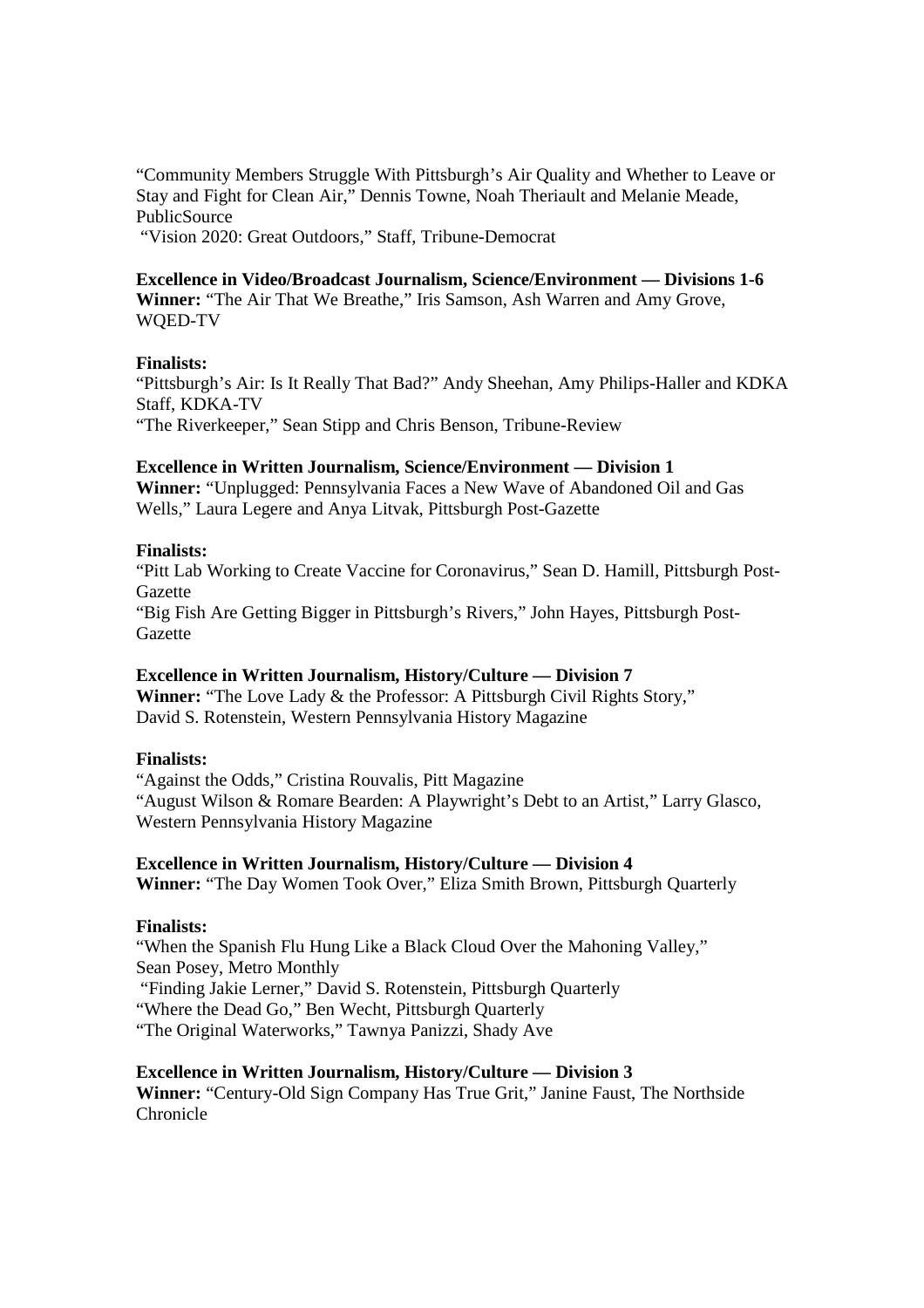## **Finalists:**

"Preserving Pittsburgh: How Pittsburgh's 3-Year-Old Archive Department Is Working to Make the City's History More Accessible," Hannah Lynn, Pittsburgh City Paper "Rabbi's Pandemic Edicts Save Lives During Cholera Crisis of 1831," Adam Reinherz, Pittsburgh Jewish Chronicle

"The Anatomy of a Nightmare: How Garfield Came to Kennywood," Boaz Frankel, Very Local Pittsburgh

## **Excellence in Audio Journalism, History/Culture — Divisions 1-6**

**Winner:** "From the Source Episode 13: The Student and Her Grandma, an Intergenerational View on Civil Rights," Jourdan Hicks and Andy Kubis, PublicSource

**Finalist:** "Carp Fishing and Eating Popcorn Under the Brilliant Viaduct Over Washington Boulevard," Katie Blackley, WESA

## **Excellence in Written Journalism, History/Culture — Division 2**

**Winner:** "Historical Context: Violence Occurring Against Black Pittsburghers Today Has Been Happening For More Than a Century-and-a-Half," Jody DiPerna and Elaine Frantz, Pittsburgh Current

## **Finalists:**

"Concerned Citizens," Brad Hundt, Observer-Reporter "From Pittsburgh West," Dave Sutor, John Rucosky, Tribune-Democrat "Iwo Jima 75th Anniversary," Dave Sutor, Thomas Slusser and Caroline Feightner, Tribune-Democrat

**Excellence in Video/Broadcast Journalism, History/Culture — Divisions 1-6 Winner:** "Pittsburgh's Underground Railroad," Lisa Sylvester, WPXI-TV

**Finalists:** "The Return of the Clark Bar," Paul Guggenheimer, Sean Stipp and Chris Benson, Tribune-Review "Jumonville Cross," Sean Stipp and Chris Benson, Tribune-Review "Strawberry Pretzel Salad – Is It a Salad or a Dessert?" Boaz Frankel, Very Local Pittsburgh

## **Excellence in Written Journalism, History/Culture — Division 1**

**Winner:** "Death on the High Seas: Two Western Pa. Soldiers Remembered in 1943 Troopship Disaster," Torsten Ove, Pittsburgh Post-Gazette

## **Finalists:**

"Women's Battle for the Ballot," Marylynne Pitz, Pittsburgh Post-Gazette "Prohibition and Pittsburgh," Paul Guggenheimer, Joe Napsha and Jeff Himler, Tribune-Review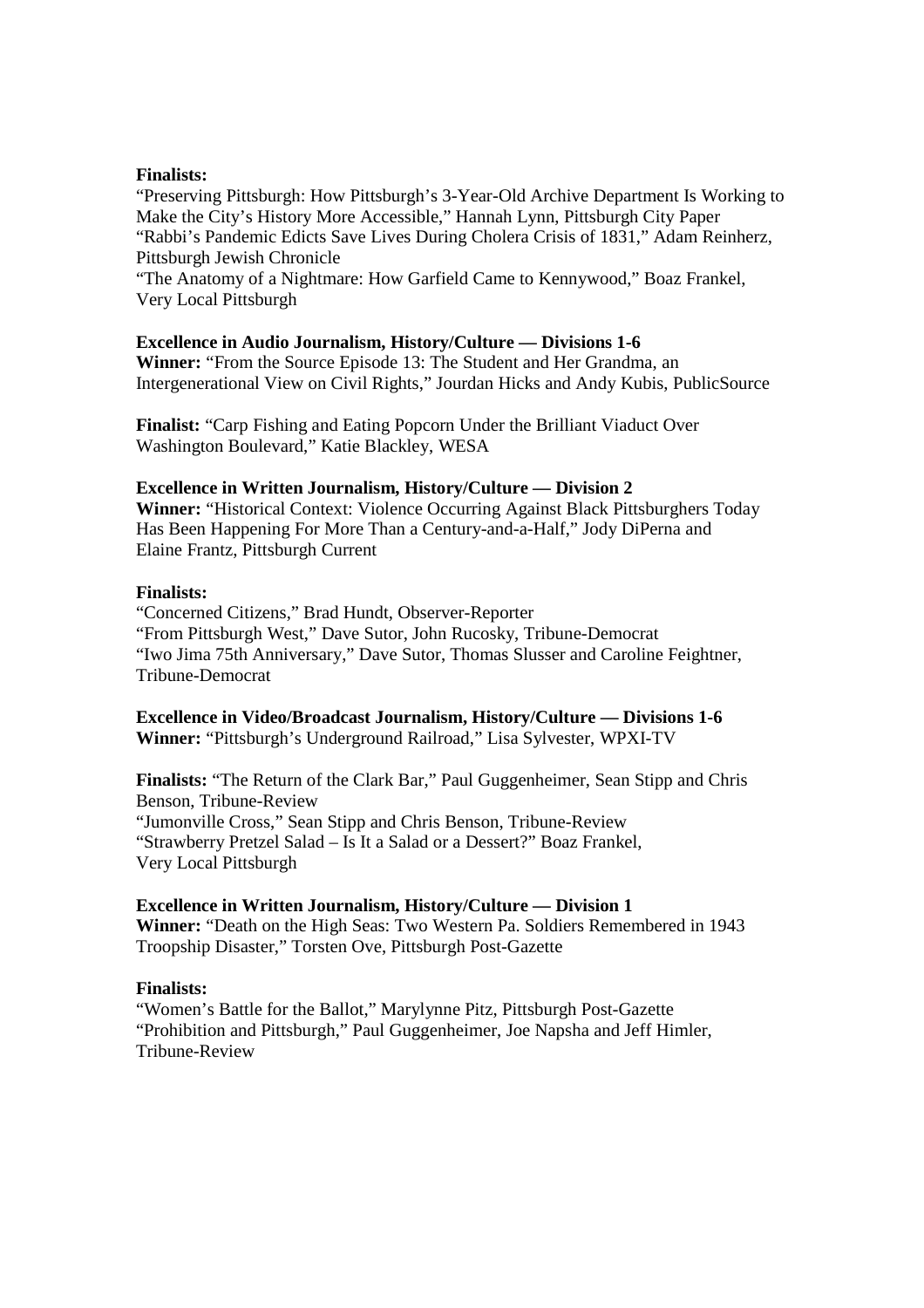## **Excellence in Written Journalism, Arts/Entertainment — Division 7**

**Winner:** "How Culture Saved the Steel City," Maxwell King, Western Pennsylvania History Magazine

**Finalist:** "Pittsburgh at the Smithsonian," Leslie Przybylek, Western Pennsylvania History Magazine

# **Excellence in Written Journalism, Arts/Entertainment — Division 4**

**Winner:** "The Stage Is Our Canvas," Katie Wagner, Mt. Lebanon Magazine

#### **Finalists;**

"They're Not Shy," Katie Wagner, Mt. Lebanon Magazine "The Curtain Rises on a New Reality," Julia Fraser, Pittsburgh Quarterly "Stuart Sheppard Portfolio," Stuart Sheppard, Pittsburgh Quarterly

## **Excellence in Written Journalism, Arts/Entertainment — Division 3**

**Winner:** "'Hello Darkness, My Old Friend' Recounts Friendship Between Author and Art Garfunkel," David Rullo, Pittsburgh Jewish Chronicle

**Excellence in Audio Journalism, Arts/Entertainment — Divisions 1-6 Winner:** "Composer Christopher Tin," Katie Brill and Bryan Sejvar, WQED-FM

#### **Finalists:**

"HungryGrl Big City Podcast," Jess Iacullo, Postindustrial Media, Postindustrial "This Fall, Pittsburgh's Performing — Arts Groups Adapt to the Pandemic," Bill O'Driscoll, WESA "Laura Gordon — Band of Brothers Shakespeare Company," Katie Brill and Bryan Sejvar, WQED-FM

**Excellence in Video/Broadcast Journalism, Arts/Entertainment — Divisions 1-6 Winner:** "En Pointe: Black Dancers, Black History," Gina Catanzarite, Amy Grove and Ash Warren, WQED-TV

## **Finalists:**

"So Long, 2020! First Night 2021," David Highfield, Heather Abraham and James Santelli, KDKA-TV "Autism: Behind the Lens," Dave Forstate, WQED-TV "Yinzer Shopping Network," Boaz Frankel and Alden Roth, Very Local Pittsburgh

## **Excellence in Written Journalism, Arts/Entertainment — Division 1**

**Winner:** "'Four Dead in Ohio': How the Kent State Shooting Changed Music History," Scott Mervis, Pittsburgh Post-Gazette

## **Finalists:**

"A Steelers Mural in Edinboro Gains New Champions — and a New Life," Bob Batz Jr., Pittsburgh Post-Gazette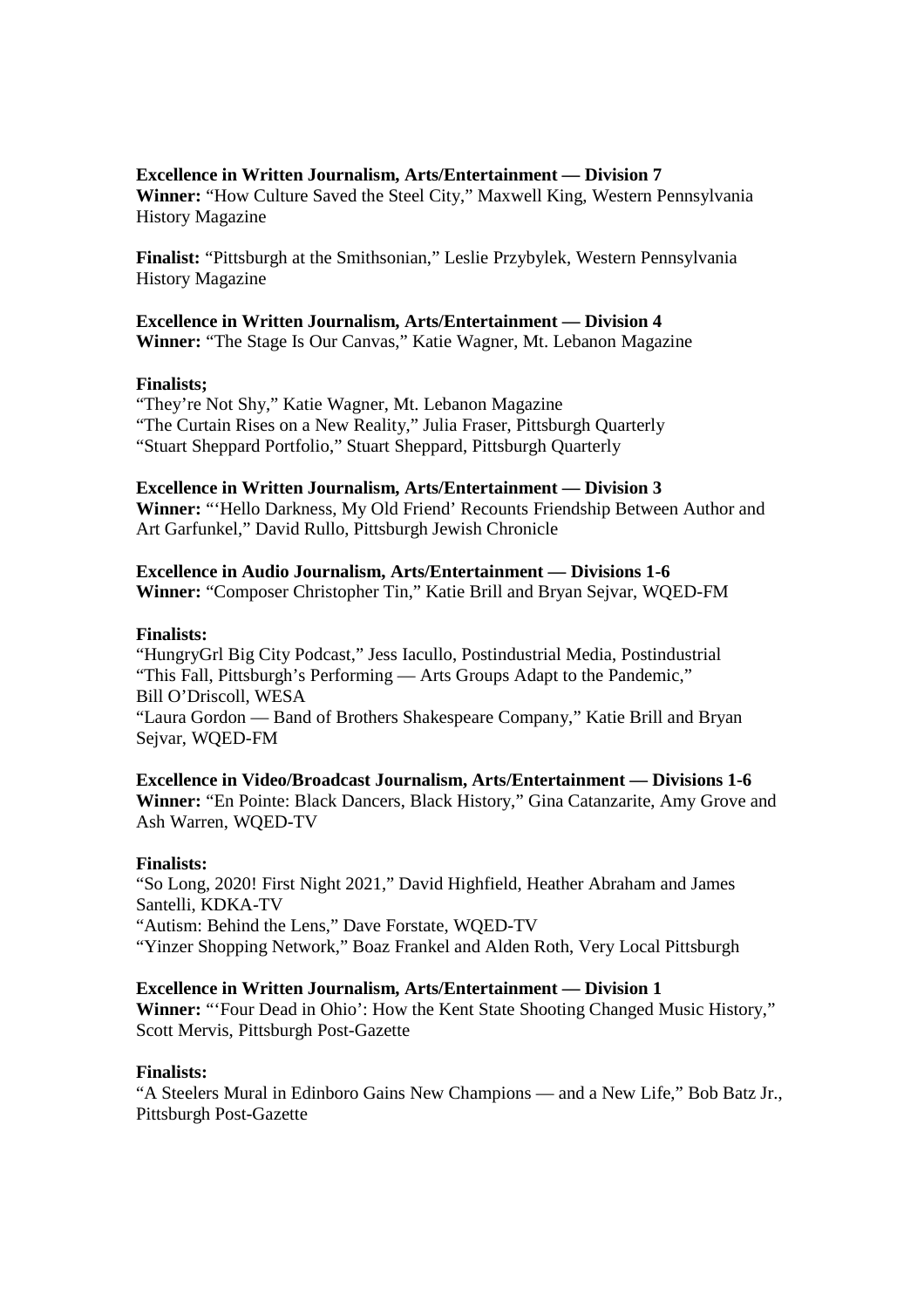"1 in 6 Americans Sings in a Choir — and They're Healthier for It," Jeremy Reynolds, Pittsburgh Post-Gazette

"Area Artists Are Finding New Ways to Make Movies, Theater During the Pandemic," Maria Sciullo, Pittsburgh Post-Gazette

"Poet Gene Hirsch Leaves Behind a Magnum Opus," Stuart Sheppard, Pittsburgh Post-Gazette

## **Excellence in Written Journalism, Lifestyle — Division 7**

**Winner:** "Alum BASE Jumps for Veterans' Suicide Awareness," Kimberly Barlow, University of Pittsburgh

#### **Excellence in Written Journalism, Lifestyle — Division 4**

**Winner:** "Gilbert de Botton and The Warhol," Greg Curtis, Pittsburgh Quarterly

#### **Finalists:**

"The Haunting of Lebo House," Merle Jantz, Katie Wagner and Amy Martin, Mt. Lebanon Magazine "Caffeine & Cadence," Katie Wagner, Mt. Lebanon Magazine "A Farm Life," Daryln Brewer Hoffstot, Pittsburgh Quarterly

#### **Excellence in Written Journalism, Lifestyle — Division 3**

**Winner:** "Tim Schooley Restaurant Coverage," Tim Schooley, Pittsburgh Business **Times** 

#### **Finalists:**

"How a Pittsburgh Couple Pulled off a Socially Distant Wedding," Rossilynne Culgan, The Incline

 "Community Adapts Jewish Rituals During Coronavirus Crisis," David Rullo, Pittsburgh Jewish Chronicle

## **Excellence in Audio Journalism, Lifestyle — Divisions 1-6**

**Winner:** "Drive-ins Find New Life During the Pandemic," Katie Blackley, WESA

**Finalist:** "Have a Corn Dog: Fair Food Without the Fair," Kiley Koscinski, WESA

**Excellence in Video/Broadcast Journalism, Lifestyle — Divisions 1-6 Winner:** "The Return of the Clark Bar," Paul Guggenheimer, Sean Stipp and Chris Benson, Tribune-Review

#### **Finalists:**

"The Riverkeeper," Sean Stipp and Chris Benson, Tribune-Review "Pittsburgh Eats," WQED Digital Production Team, WQED-TV "Switch and Signal: an Indoor Skatepark in Swissvale That Welcomes Everyone," Dylan White, Very Local Pittsburgh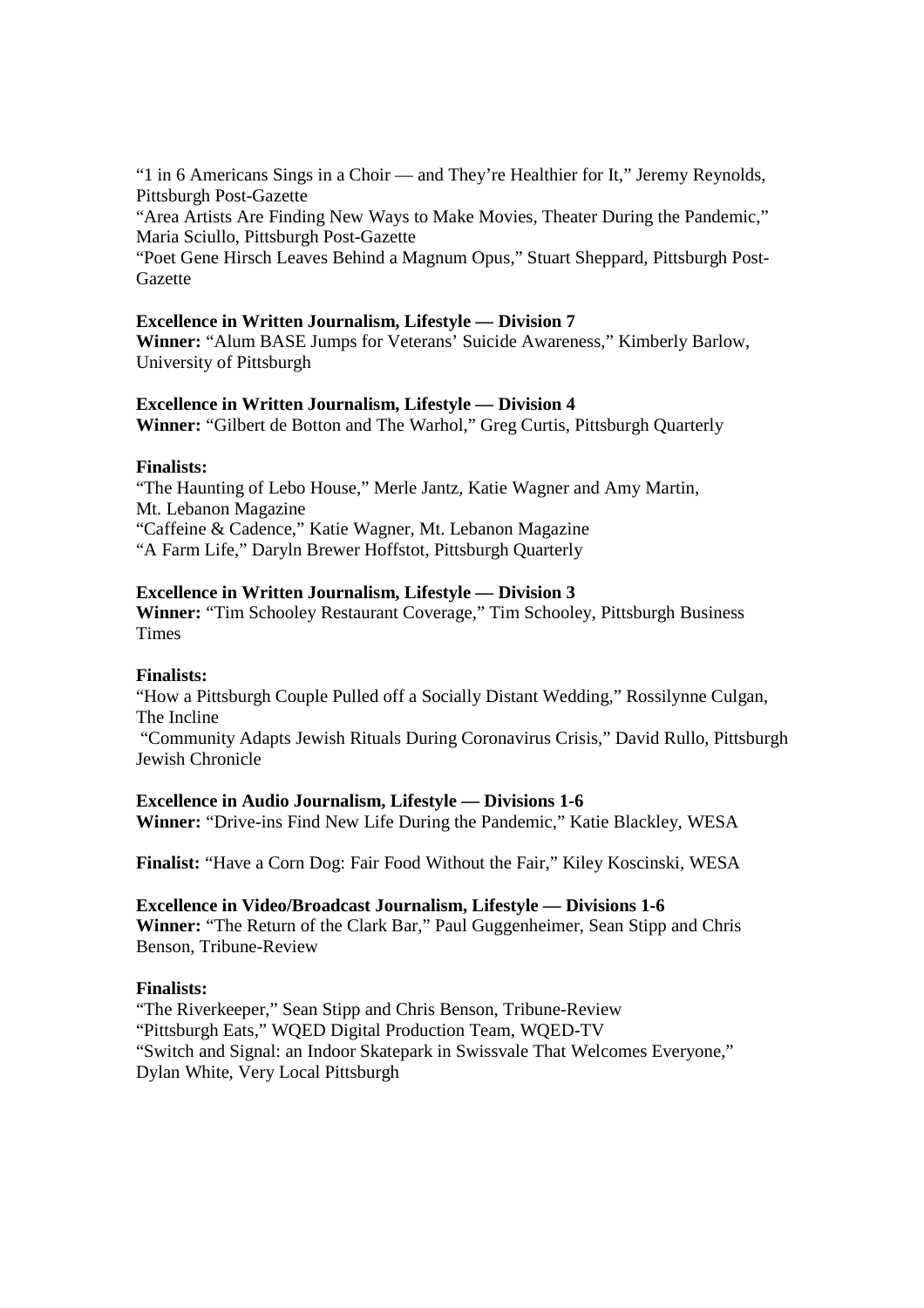# **Excellence in Written Journalism, Lifestyle — Division 1**

**Winner:** "The Next Page: In the Shadow of Mount Everest," Bill Zlatos, Pittsburgh Post-Gazette

## **Finalists:**

"Crisis Prompts Anguished Talks in Faith Communities," Peter Smith, Pittsburgh Post-Gazette

 "TV Talk: Powerful, Filmed-in-Pittsburgh 'Ma Rainey' Debuts on Netflix," Rob Owen, Tribune-Review

#### **Excellence in Journalistic Craft Achievement, Sports Photo — Divisions 1-6**

**Winner:** "Ben Roethlisberger Stiff Arms Texans Outside Linebacker Whitney Mercilus" Peter Diana, Pittsburgh Post-Gazette

## **Finalists:**

"Pittsburgh Riverhounds Host First Professional Sporting Event During Pandemic," Jared Wickerham, Pittsburgh City Paper "Harness Racing," Chris Gooden, Pittsburgh Quarterly "Murray in Goal," Nate Smallwood, Tribune-Review "Celebrating a Winning Kick," Christopher Horner, Tribune-Review

## **Excellence in Written Journalism, Sports — Division 7**

**Winner:** "Beat 'Em Bucs: Personal Reflections on the Rise of the 1960 World Champs," Dennis Ranalli, Western Pennsylvania History Magazine

## **Excellence in Written Journalism, Sports — Division 4**

**Winner:** "Sports Virus Portfolio," Bill O'Toole, Pittsburgh Quarterly

**Finalist:** "Cameron Heyward, Gridiron Philanthropist," Jeff Sewald, Pittsburgh Quarterly

## **Excellence in Journalistic Craft Achievement, Sports Videography — Division 7**

**Winner:** "Together Has a New Meaning," Sydney Bauer, Cayla Morgan and Dave Saba, Duquesne Athletics

## **Finalists:**

"More Than a Game," Sydney Bauer, Duquesne Athletics "My Mom Was My Best Friend … Everything About Her Inspires Me," Sydney Bauer, Duquesne Athletics

## **Excellence in Written Journalism, Sports — Division 3**

**Winner:** "Bob Orkwis Celebrates 35 Years Covering High School Sports in WPA" Thomas Leturgey, Patch

## **Finalists:**

"Punching out Parkinson's," Eleanor Bailey, The Almanac " 'Tour de Quarantine' the Brainchild of Pittsburgh Cycling Commentator,"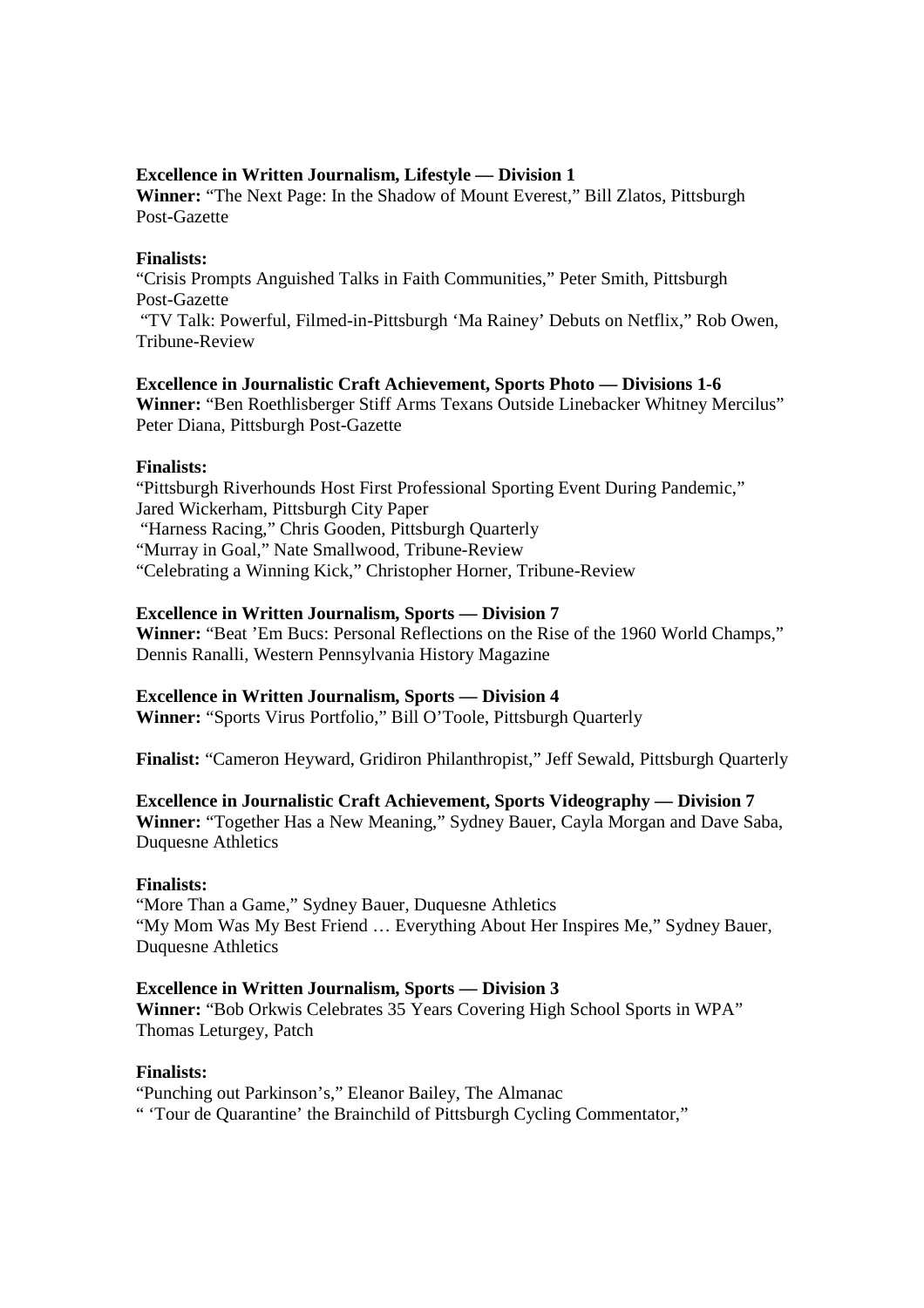Ashlee Green, The Northside Chronicle

"Clear the Way for the Goldmans Because They're Not Slowing Down," Adam Reinherz, Pittsburgh Jewish Chronicle

## **Excellence in Audio Journalism, Sports — Divisions 1-6**

**Winner:** "Breakfast With Benz and Jason Mounts," Tim Benz, Tribune-Review

## **Finalists:**

"Breakfast With Benz and Christian Montano," Tim Benz, Tribune-Review "Breakfast With Benz and Louis Falo," Tim Benz, Tribune-Review

**Excellence in Journalistic Craft Achievement, Sports Video — Divisions 1-6 Winner:** "Will Power: William Jeffress' Journey to Major Basketball," Tom Reisenweber, Erie Times-News

# **Excellence in Written Journalism, Sports — Division 2**

**Winner:** "Wrestling With a Pandemic: Pittsburgh's Indy Wrestling Scene Has Taken a Hit From COVID-19," Thomas Leturgey, Damian Lynch and Mallory Lynde, Pittsburgh Current

## **Finalists:**

"Playoff Parade," Michael Boytim, Altoona Mirror "Change 'a Long Time Coming,'" Tom Reisenweber, Erie Times-News "Will Power," Tom Reisenweber, Erie Times-News

# **Excellence in Video/Broadcast Journalism, Sports — Divisions 1-6**

**Winner:** "Black & Gold Primetime," WTAE Staff, WTAE-TV

## **Finalists:**

"Just Gotta 'Shalieve,'" Bob Pompeani, Ian Smith and Craig McConnell, KDKA-TV "Pennsylvania's Neighborhood: Hershey, Hershey Bears," Bob McCool, PCN Staff, PCN "Step Inside The Ring of the Keystone State Wrestling Alliance (KSWA)," Dean Bogdanovic, Very Local Pittsburgh

## **Excellence in Written Journalism, Sports — Division 1**

**Winner:** "It's Time to Appreciate Pirates Pitchers Who Could Actually Hit," Jason Mackey, Pittsburgh Post-Gazette

## **Finalists:**

"'It's Crippling': COVID-19 Pandemic Has Financially Thrashed College Athletic Departments," Craig Meyer, Pittsburgh Post-Gazette "Hoping For a Rebound: Referee Shortage a Troubling Trend in U.S.," Chris Harlan, Tribune-Review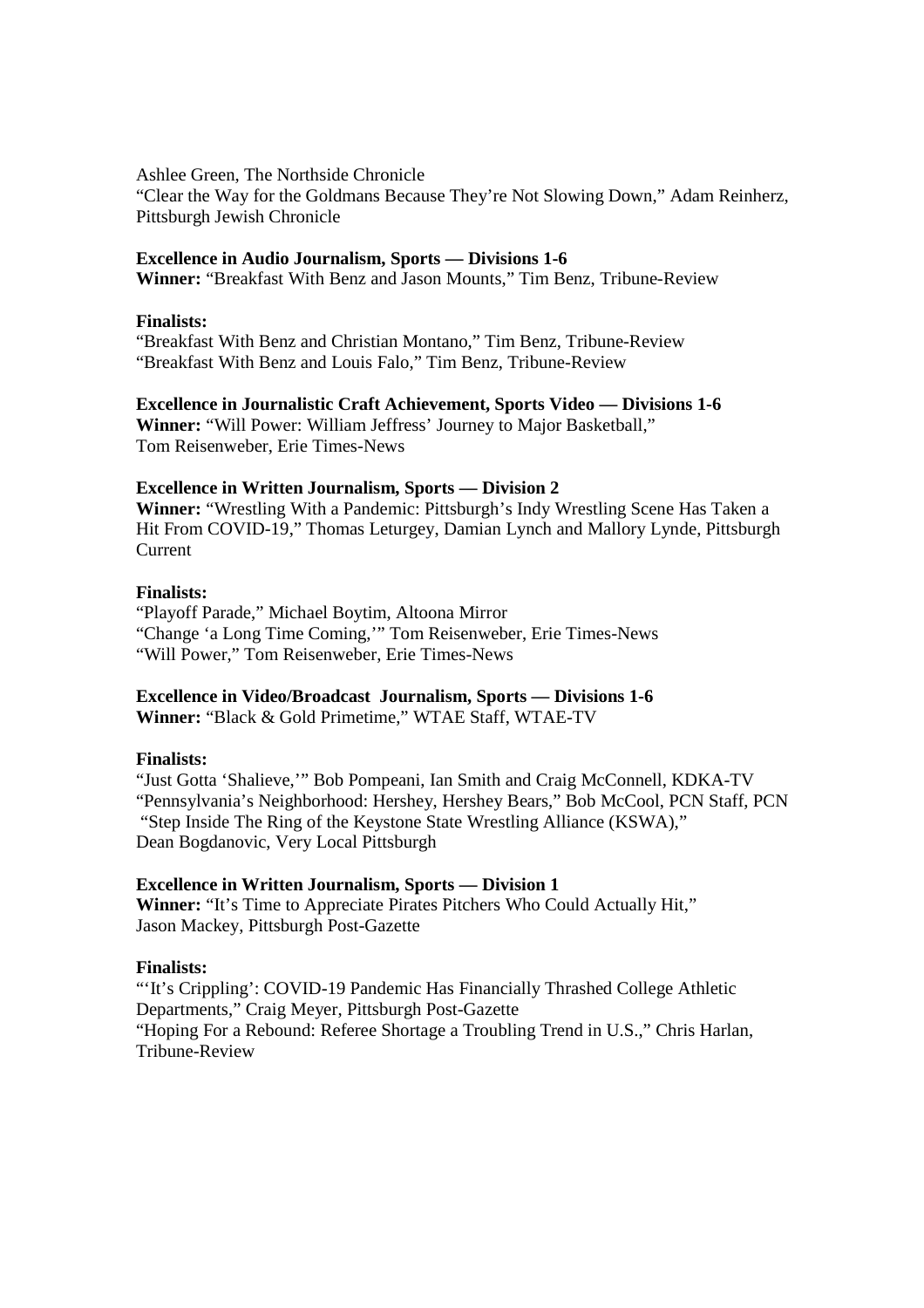## **Excellence in Written Journalism, Editorials — Division 4**

**Winner:** "Pittsburgh Quarterly Editorials," Douglas Heuck, Pittsburgh Quarterly

## **Excellence in Written Journalism, Editorials — Division 2**

**Winner:** "Time for Pa. to Repeal 'Garb Law,'" "Lives Matter More Than the Economy" and "University Students Would Be Losers in Online Learning Suits," Brad Hundt, Observer-Reporter

## **Excellence in Written Journalism, Editorials — Division 1**

**Winner:** "Parks Tax Squabbles – This Is Not What Residents Voted For," "Time for Leadership: Legislature Should Relinquish Its Reserve Fund" and "Lack of Transparency: Public Records Requests Ignored By the State," Tom Bickert, Pittsburgh Post-Gazette

**Finalist:** "Courts and Crime," Lori Falce, Tribune-Review

# **Excellence in Written Journalism, Columns/Blogs — Division 4**

**Winner:** Selected Columns of Carmen Gentile, Postindustrial

## **Finalists:**

"From the Editor," Douglas Heuck, Pittsburgh Quarterly "A Farm Life," Daryln Brewer Hoffstot, Pittsburgh Quarterly

# **Excellence in Written Journalism, Columns/Blogs — Division 3**

**Winner:** "Views by Tereneh Idia," Tereneh Idia, Pittsburgh City Paper

## **Finalists:**

"Not Moving on But Moving Forward," "Moving Beyond Our Differences to See the Bigger Picture" and "The Unique Challenges and Opportunities of Being a 2020 Grad," Toby Tabachnick, Pittsburgh Jewish Chronicle "Remaking Tomorrow: Learning Innovation in SW PA and Beyond," Melissa Rayworth, Remake Learning

## **Excellence in Written Journalism, Columns/Blogs — Division 2**

**Winner:** "A Long-Ago Attack on a Child Sparked an Erie Revolution," "Living With Mortal Fear Has Become Our New Normal" and "Don't Close Polk Center Without Plan For What Comes Next," Lisa Thompson, Erie Times-News

## **Finalists:**

Selection of Columns by Charlie Deitch, Pittsburgh Current Columns of Chip Minemyer, The Tribune-Democrat

# **Excellence in Written Journalism, Columns/Blogs — Division 1**

**Winner:** Lori Falce Commentary, Lori Falce, Tribune-Review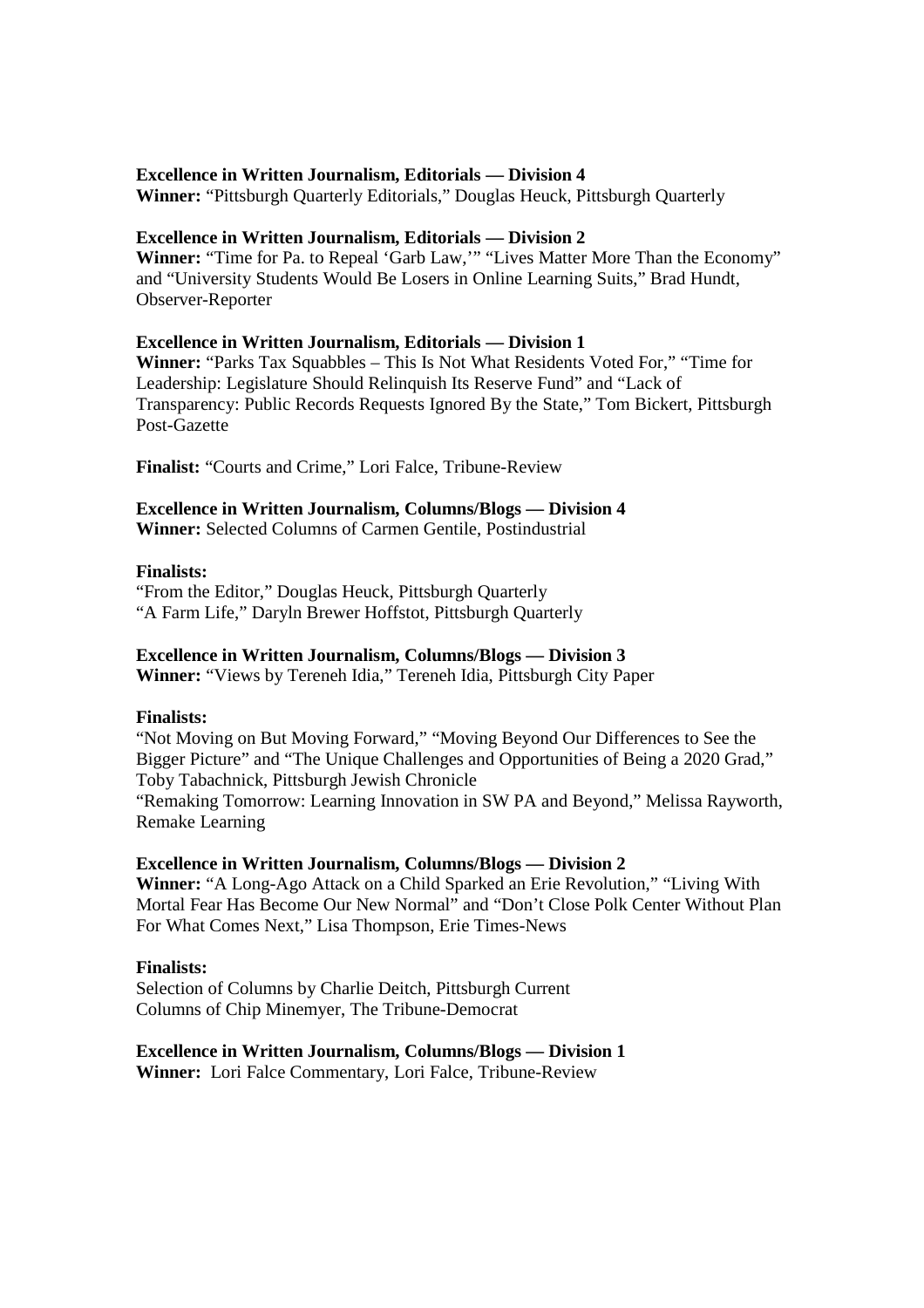## **Finalists:**

"The Heroic Story of the Steelers' First-Ever Draft Pick — William Shakespeare," " 'A Lot of Us Can't Sleep at Night' — Ex-RMU Lacrosse Player on Front Lines of COVID-19 Battle" and "Maggie Dixon's Impact Lives Profoundly Through the Women She Coached," Joe Starkey, Pittsburgh Post-Gazette

"Us: This Cab Carries and Cares for Veterans — and 2 Funny Dogs," "Us: At Age 97, Lucy Is a Viral Baking Sensation" and "Us: For South Side's Albert Burnelis, Living to 100 Is Simple," David Templeton, Pittsburgh Post-Gazette

## **Excellence in Journalistic Craft Achievement, Digital Presentation – Division 7 Winner:** "Simply Celebrating," Rich Papalia, Faith Erie

**Excellence in Journalistic Craft Achievement, Digital Presentation – Divisions 1-6 Winner:** "After the Explosion," Sam Underwood, Pittsburgh Post-Gazette

## **Finalists:**

"Women's Battle for the Ballot," Laura Schneiderman, Pittsburgh Post-Gazette "A Strip of History: It's Not Just the Past Decade That Has Seen Massive Changes on this Prime Property," Zack Tanner, Andrew Rush and Steve Mellon, Pittsburgh Post-Gazette

"Unplugged: Pennsylvania Faces a New Wave of Abandoned Oil and Gas Wells," Sam Underwood, Pittsburgh Post-Gazette

# **Excellence in Journalistic Craft Achievement, Multiplatform Project – Divisions 1-6**

**Winner:** "A Daughter's Promise," JoAnne Klimovich Harrop, Sue McFarland, Sean Stipp, Tribune-Review

# **Finalists:**

"Pittsburgh Today & Tomorrow," Donald Bonk, Bill O'Toole and Kyle Uricchio, Pittsburgh Quarterly

"ADA at 30: Accessibility in Pittsburgh," PublicSource Staff, Unabridged Press Staff and Pittsburgh community members, PublicSource

"Tragedy at Brighton," Sue McFarland, Rob Amen and Frank Carnevale, Tribune-Review

## **Excellence in Written Journalism, Enterprise/Investigative — Division 4**

**Winner:** "All Stressed Out: Can College Counseling Centers Handle a Rise in Students Using Their Services?" Amanda Reed, Pittsburgh Magazine

# **Finalists:**

"Reset Button," Jeffery Fraser, Pittsburgh Quarterly "Pittsburgh Today Coronavirus Coverage," Bill O'Toole, Pittsburgh Quarterly "Pittsburgh Tomorrow," Bill O'Toole, Jeffery Fraser and Douglas Heuck, Pittsburgh Quarterly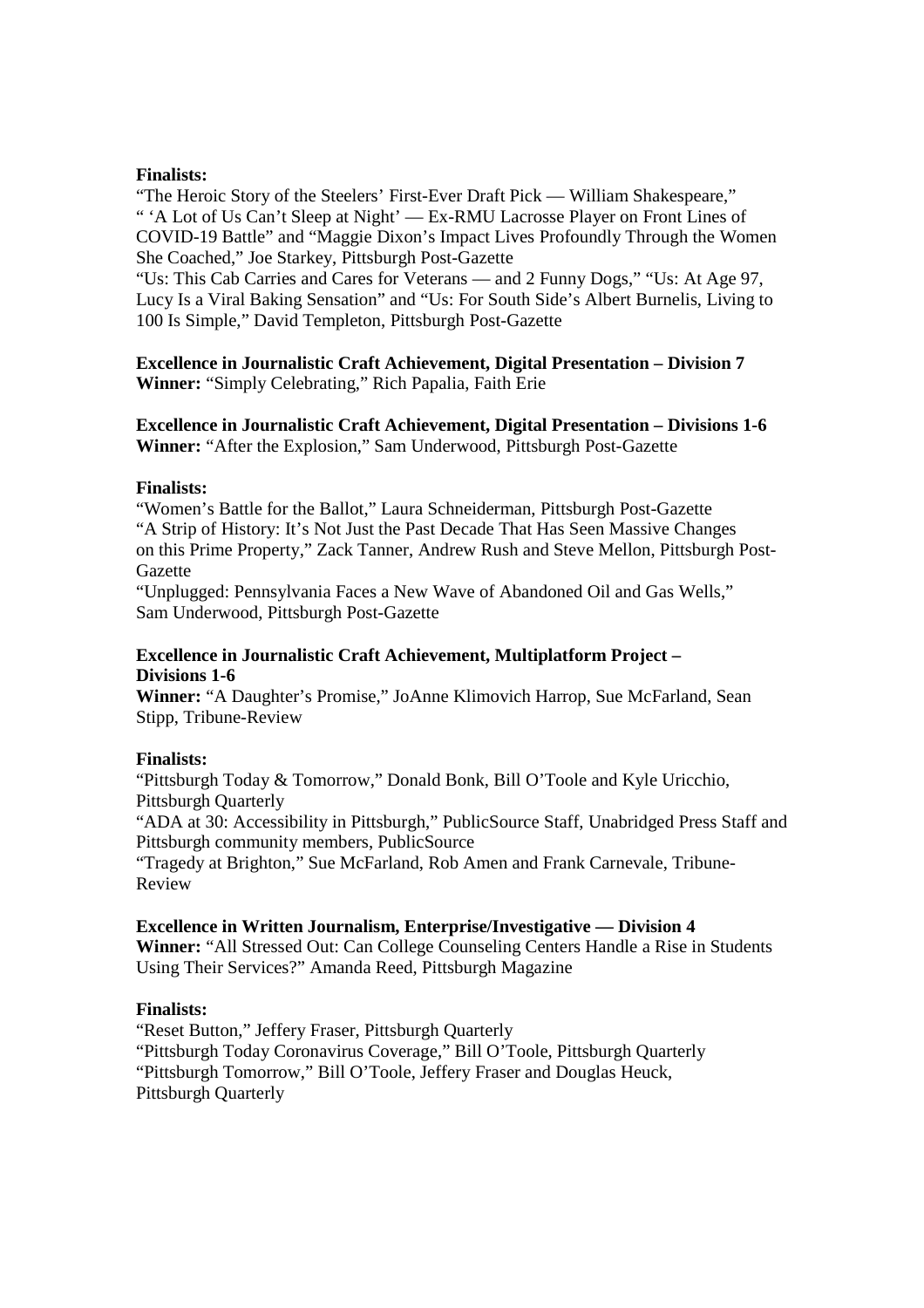# **Excellence in Written Journalism, Enterprise/Investigative — Division 3**

**Winner:** "America the Unprotected," Cody McDevitt, Pittsburgh City Paper

## **Finalists:**

"Small Business Big Mission," Staff, Pittsburgh Business Times "A Changing Story By Police on a Rural Pa. Shooting Helped Fuel White Vigilantes and Misinformation," Ryan Deto and Joseph Darius Jaafari, Pittsburgh City Paper

## **Excellence in Audio Journalism, Enterprise/Investigative — Divisions 1-6 Winner:** "Land & Power," Margaret J. Krauss and Liz Reid, WESA

## **Finalists:**

"When a Gas Plant Moves Next Door," Julie Grant, The Allegheny Front "Is It Safe to Bring Your Reusable Bags Back to the Grocery Store?" Julie Grant, The Allegheny Front

# **Excellence in Written Journalism, Enterprise/Investigative — Division 2 Winner:** "The True Cost of Court Debt," Juliette Rihl, PublicSource

## **Finalists:**

"Students Lead Call For Reform at West Jefferson Hills School District After Years of Unchecked Racist Incidents," Brian Conway, Pittsburgh Current "Daniel Pastorek Died in the Allegheny County Jail But He Shouldn't Have Been There in The First Place," Brittany Hailer, Pittsburgh Current "The Checkered Decade of One Pittsburgh Officer Shows the Shortcomings of Police Discipline," Rich Lord, PublicSource

## **Excellence in Video/Broadcast Journalism, Enterprise/Investigative — Divisions 1-6**

**Winner:** "Tragedy at Brighton," Sean Stipp, Chris Benson and Natasha Lindstrom, Tribune-Review

## **Finalists:**

"Judge Under Fire," Andy Sheehan, KDKA Staff, KDKA-TV "Nursing Home Employee Whistleblowers," Angie Moreschi and Chris Kunicki, WPXI-TV

"Action News Investigates: Unemployment in Pennsylvania," Paul Van Osdol, Kendall Cross and Michael Lazorko, WTAE-TV

**Excellence in Written Journalism, Enterprise/Investigative — Division 1** "Brighton's Plight," Sean Hamill, Pittsburgh Post-Gazette

**Finalist:** "After the Explosion," Anya Litvak, Pittsburgh Post-Gazette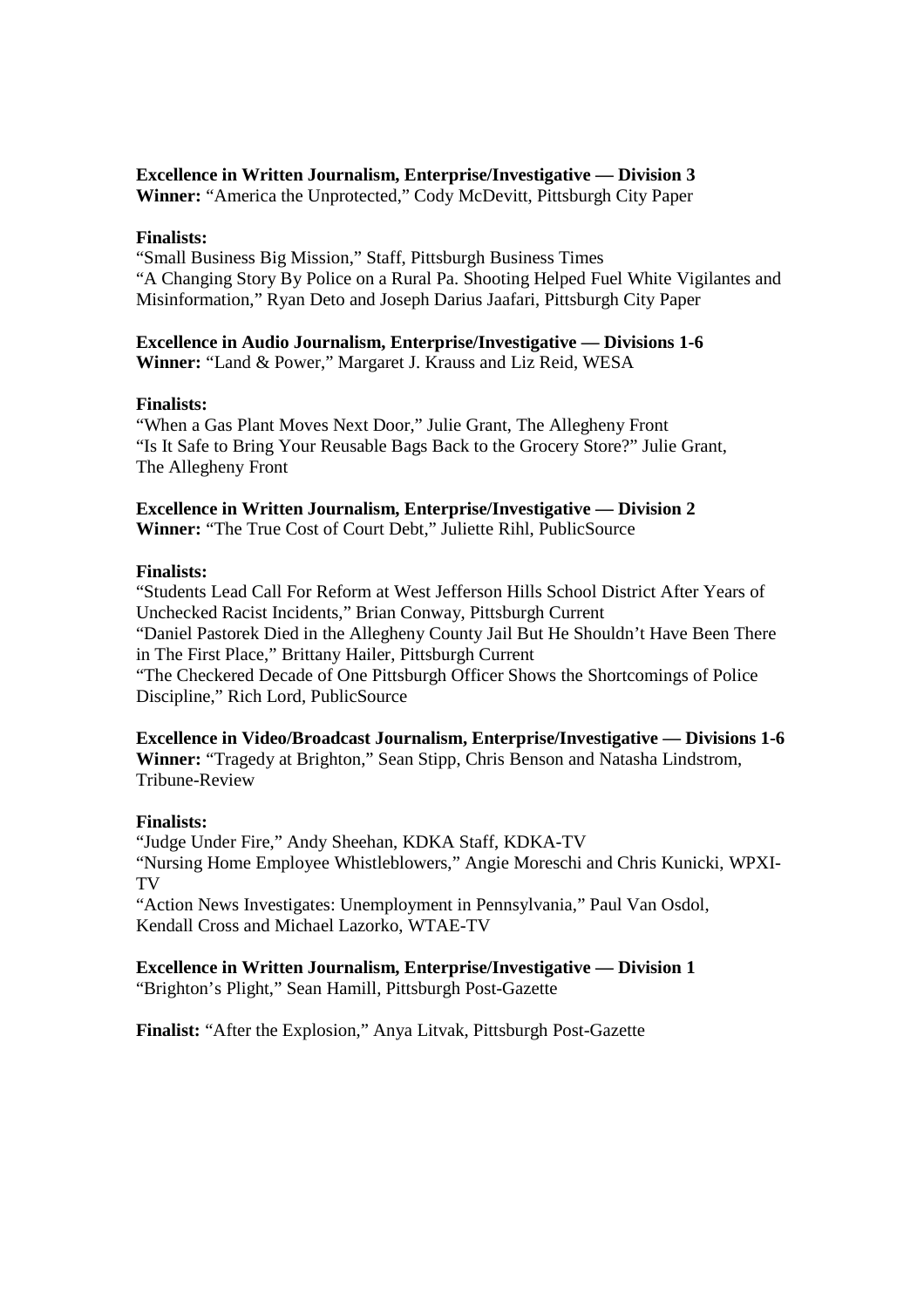# **STUDENT COMPETITION**

#### **Excellence in Written Journalism — News**

**Winner:** "Analysis: Comparing Pitt's Current Ballard Spahr Spending With Pre-Unionization," Neena Hagen, The Pitt News

#### **Finalists:**

"Instruction Moves Online Due to Coronavirus Concerns," Dara Collins and Jordyn Hronec, The Globe "Adapt or Die: Political Organizations, Campaigns Utilize Different Strategies Ahead of the Election," Amanda Andrews, The Globe "Point Park Partners With Minding the Gap to Improve Dancers' Mental Health," Amanda Andrews, The Globe "Penn State Greater Allegheny — COVID-19 Coverage, 2020," Staff of The GA-Zette, Penn State Greater Allegheny GA-Zette

#### **Excellence in Journalistic Craft Achievement — News Photo**

**Winner:** "Black Lives Matter Protester Arrested, Tensions Rise With Police," Jared Murphy, The Globe

#### **Finalists:**

"Dannielle Brown Places Flowers on a Symbolic Empty Casket During Her Living Funeral Procession On Aug. 6," Colleen Hammond, The Duquesne Duke "White Supremacist, Fascist Group Holds Rally Downtown," Griffin Sendek, The Duquesne Duke

## **Excellence in Journalistic Craft Achievement — News Videography**

**Winner:** "Downtown Pittsburgh Election Day Interviews," Griffin Sendek, The Duquesne Duke

## **Excellence in Journalistic Craft Achievement — News or Feature Illustration**

**Winner:** Cal Times covers: Valentine's Day and the Cal U Master Plan, Lily Gongaware, California University of Pennsylvania

#### **Excellence in Written Journalism — Feature**

**Winner:** "Exclusive: On Eve of Move-in, Gallagher Asks for Flexibility During Historic Semester," Jon Moss, The Pitt News

#### **Finalists:**

"Pioneer Public – Royce Jones," Amanda Andrews, The Globe "Gen Z Use TikTok to Get Politically Involved," Jordyn Hronec, The Globe "Historic Neighborhoods Slowly Vanishing," Tiara Strong, Point Park News Service

#### **Excellence in Journalistic Craft Achievement — Feature Photo**

**Winner:** "Take a Trip to Cuyahoga Valley," Jared Murphy, Point Park News Service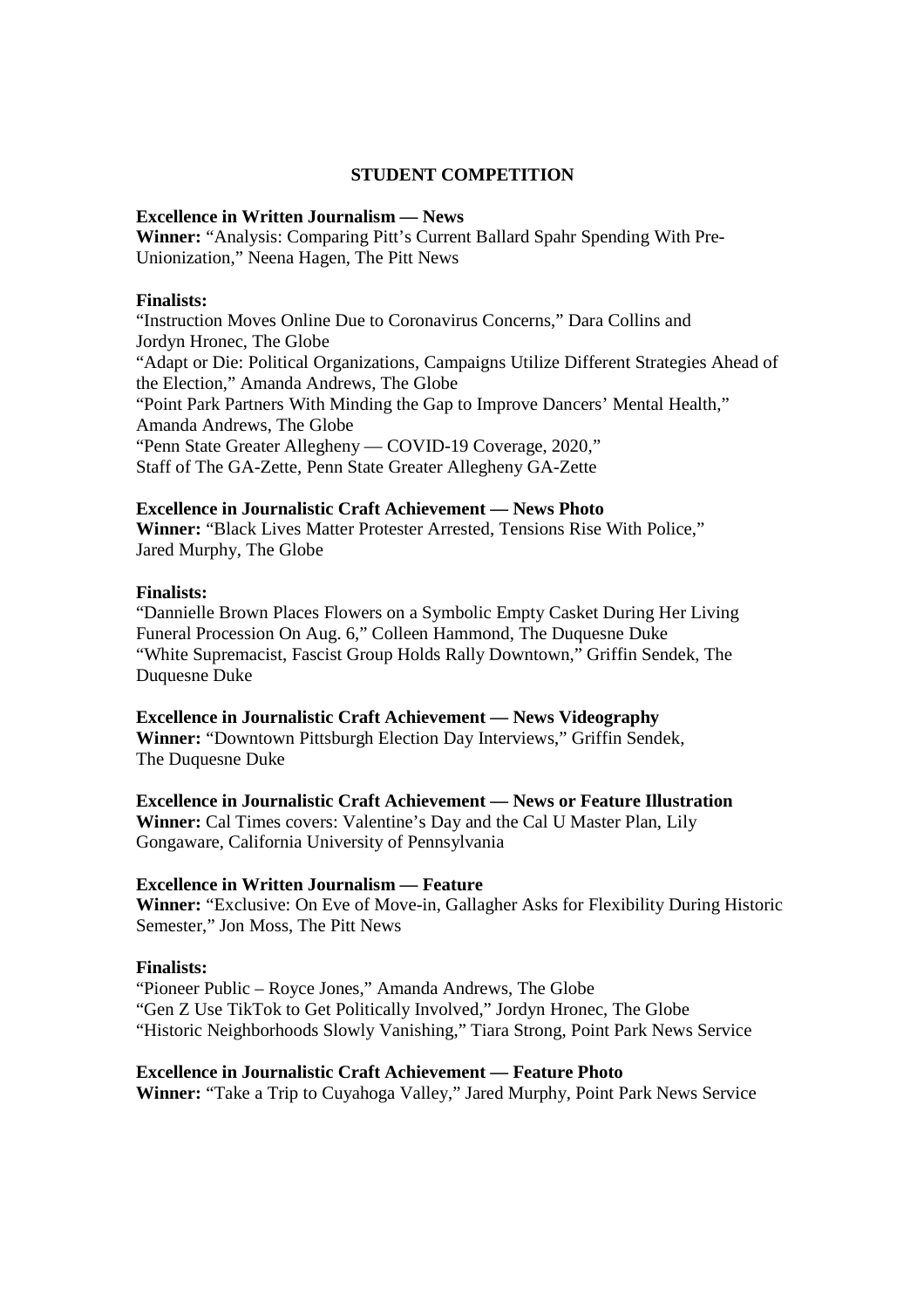## **Excellence in Video/Broadcast Journalism — Feature**

**Winner:** "Pick Your Own Flowers at Simmons Farm While Social Distancing," Kaitlyn Collins, California University of Pennsylvania

## **Excellence in Journalistic Craft Achievement — Feature Videography**

**Winner:** "Partners in Time," Griffin Sendek, The Duquesne Duke

## **Excellence in Written Journalism — Sports**

**Winner:** "What's in a Name?" Andrew Destin, Penn State Curley Center

## **Finalists:**

 "WBB HC Burt: Our Players More Than Athletes," Adam Lindner, The Duquesne Duke "Former Athletes Push for Change Within Pitt Athletics," Alex Lehmbeck, The Pitt News

" 'You're Just in Awe': Spectators Reminisce on Kobe's Pitt Visit," Alex Lehmbeck, The Pitt News

# **Excellence in Video/Broadcast Journalism — Sports**

**Winner:** "A Portrait of Mayhem," Paddy Cotter, Penn State Curley Center

## **Excellence in Journalistic Craft Achievement — Page Layout/Design**

**Winner:** "Penn State Greater Allegheny's GA-Zette," Nathanial Rega, Penn State Greater Allegheny's GA-Zette

**Finalist:** "The Globe," Staff, The Globe

# **Excellence in Written Journalism — Opinion**

**Winner:** "An Open Letter to Those That Don't Understand," Kendra Summers-Stephens, The Globe

## **Finalists:**

"America's Long Descent Into Fascism," Nardos Haile, The Globe "The Globe's Point," Staff, The Globe "The Collective Columns of Shannon Reid," Shannon Reid, Penn State Greater Allegheny GA-Zette

The following Quill Award winners also received best-of-show awards:

## **Ed Romano Memorial Award: Photography – Division 7**

"Meet the Cleaning Staff on the Job, Day and Night," Aimee Obidzinski, Tom Altany and Kimberly Barlow, University of Pittsburgh

# **Ed Romano Memorial Award: Photography – Divisions 1-6**

"2020: The Year in Photos," Staff, PublicSource